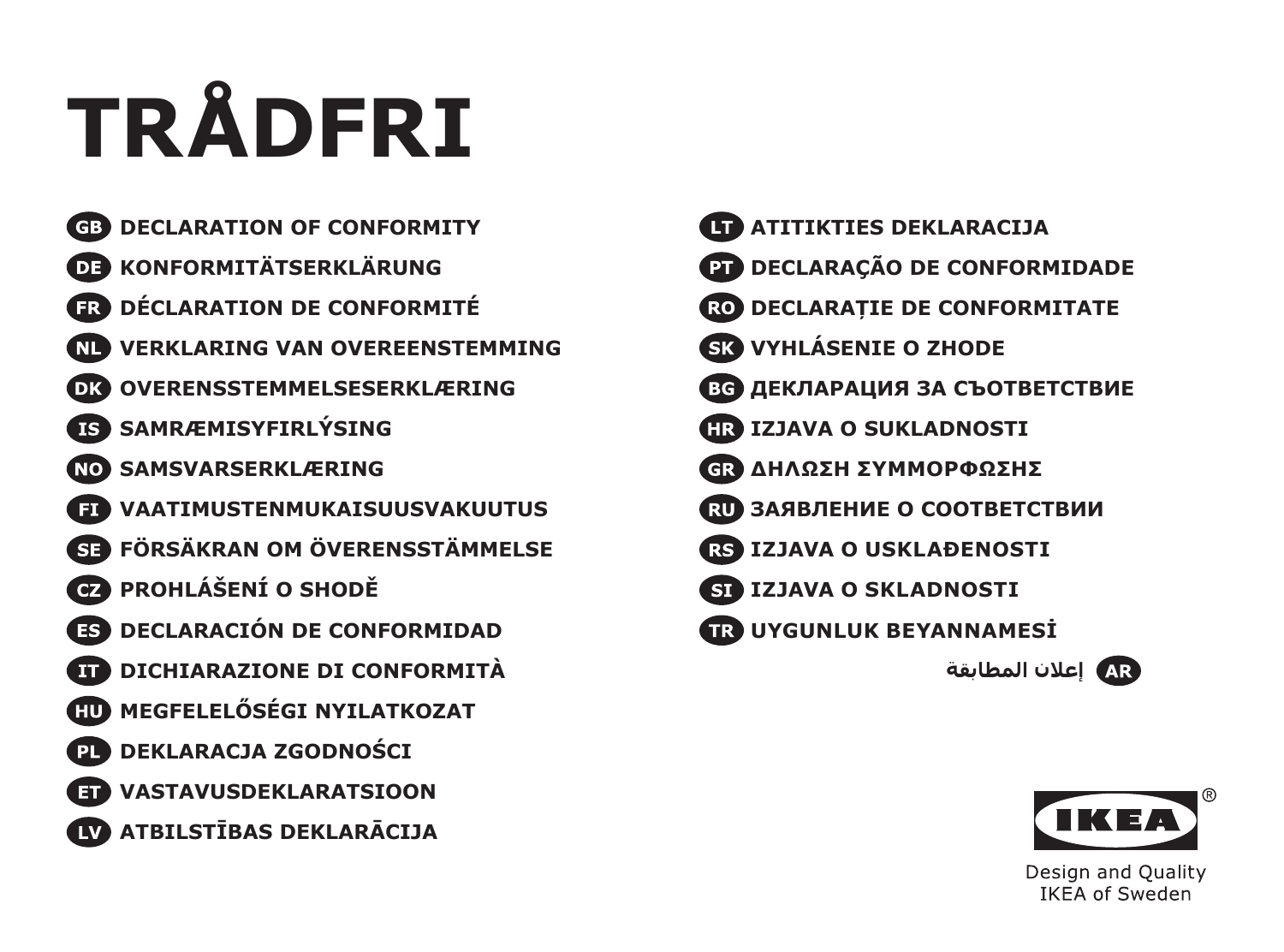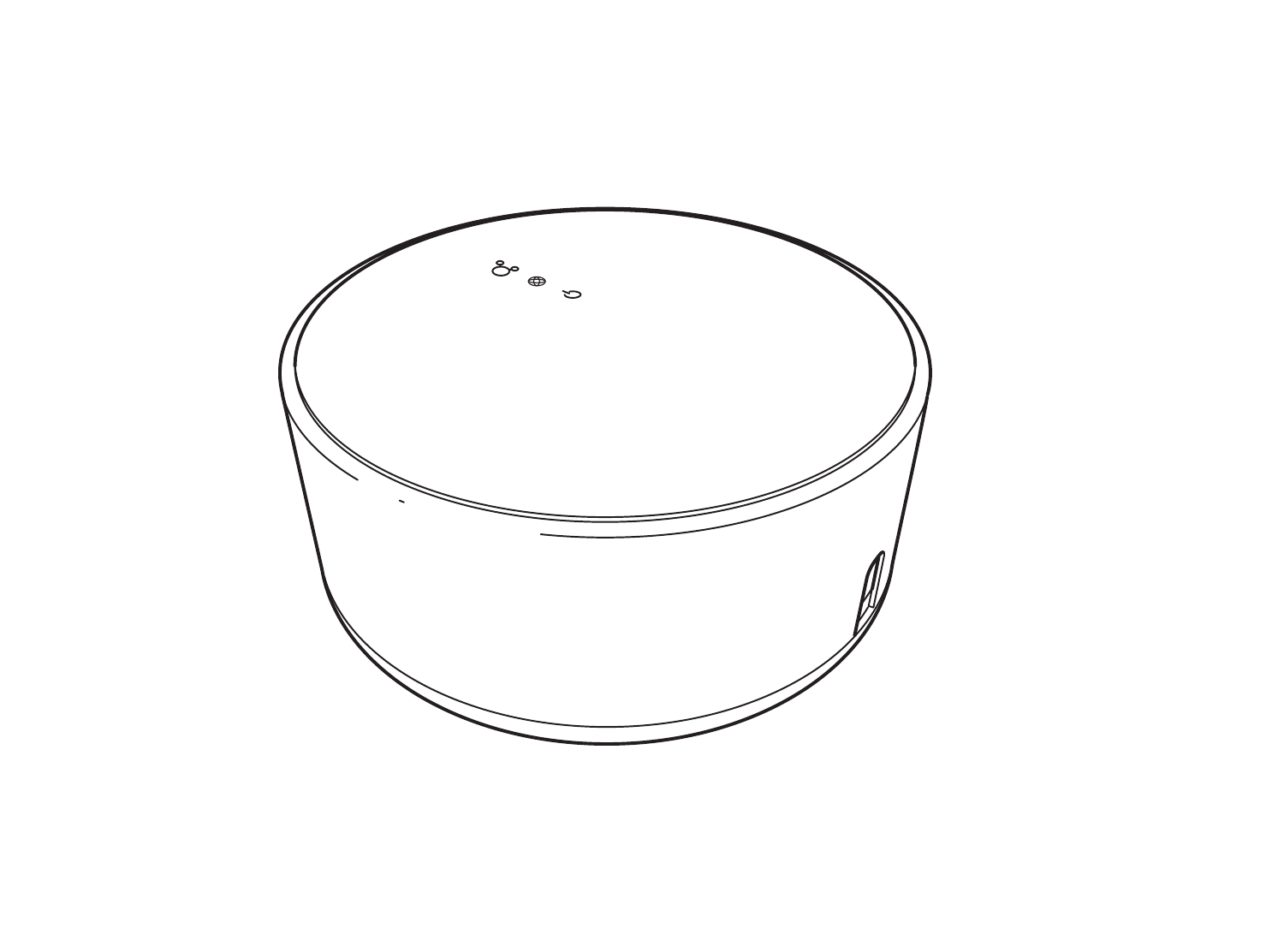| <b>ENGLISH</b>    | 4                        | <b>EESTI</b>       |      | 18 |
|-------------------|--------------------------|--------------------|------|----|
| <b>DEUTSCH</b>    | 5.                       | <b>LATVIEŠU</b>    |      | 19 |
| <b>FRANÇAIS</b>   | 6                        | <b>LIETUVIU</b>    |      | 20 |
| <b>NEDERLANDS</b> | $\overline{\phantom{a}}$ | <b>PORTUGUÊS</b>   |      | 21 |
| <b>DANSK</b>      | 8                        | <b>ROMÂNA</b>      |      | 22 |
| <b>ÍSLENSKA</b>   | 9                        | <b>SLOVENSKY</b>   |      | 23 |
| <b>NORSK</b>      | 10                       | <b>БЪЛГАРСКИ</b>   |      | 24 |
| <b>SUOMI</b>      | 11                       | <b>HRVATSKI</b>    |      | 25 |
| <b>SVENSKA</b>    | 12 <sub>1</sub>          | ΕΛΛΗΝΙΚΑ           |      | 26 |
| <b>ČESKY</b>      | 13                       | <b>РУССКИЙ</b>     |      | 27 |
| <b>ESPAÑOL</b>    | 14                       | <b>SRPSKI</b>      |      | 28 |
| <b>ITALIANO</b>   | 15                       | <b>SLOVENŠČINA</b> |      | 29 |
| <b>MAGYAR</b>     | 16                       | <b>TÜRKÇE</b>      |      | 30 |
| <b>POLSKI</b>     | 17                       |                    | عربي | 31 |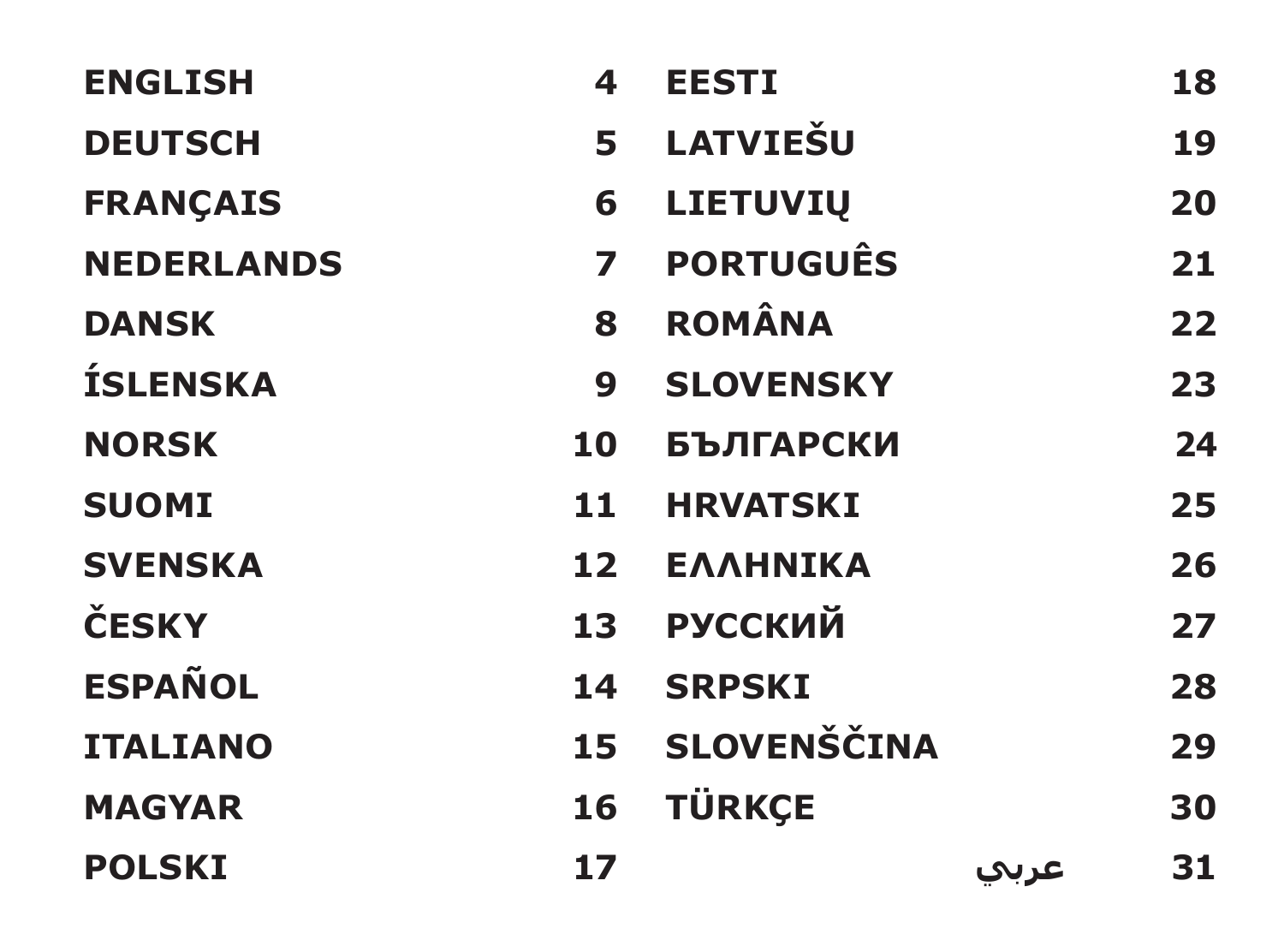### **ENGLISH 4**

#### **DECLARATION OF CONFORMITY**

This declaration of conformity is issued under the sole responsibility of IKEA of Sweden AB. The product satisfies the provision for CE-marking according to the following directive(s): RoHS 2011/65/EU R&TTE 1999/5/EC

**Type of equipment:** Gateway **Brand name or trade mark:** IKEA **Type designation:** E1526 TRÅDFRI **Manufacturer:** IKEA of Sweden AB **Address:** Box 702 SE-343 81 Älmhult SWEDEN **Telephone No.:** +46(0)476-648500

The following harmonised European standards or technical specifications, which comply with good engineering practice in safety matters in force within the EEA, have been applied.

| <b>RF</b>  | Issue                                            |
|------------|--------------------------------------------------|
| EN 300328  | V1.9.1                                           |
| EN 301893  | V1.8.1                                           |
| Safety     |                                                  |
| EN 60950-1 | 2006 + A11:2009+A1:2010+A12:<br>$2011 + A2:2013$ |
| EN 62368-1 | 2014                                             |

#### **EMC**

| EN 301489-1             | V1.9.2      |
|-------------------------|-------------|
| EN 301489-17            | V2.2.1      |
| EN 55032                | 2012        |
| EN 55024                | $2010 + A1$ |
| <b>EMF</b><br>EN 62311  | 2008        |
| <b>RoHS</b><br>EN 50581 | 2012        |

#### **Additional information**

The product is CE-marked 2016.

The object of the declaration described above is in conformity with the relevant Union harmonisation legislations RoHS 2011/65/EU and R&TTE 1999/5/EC

Älmhult, 2016-09-28

Jeanette Skjelmose Business Area Manager Lighting IKEA of Sweden AB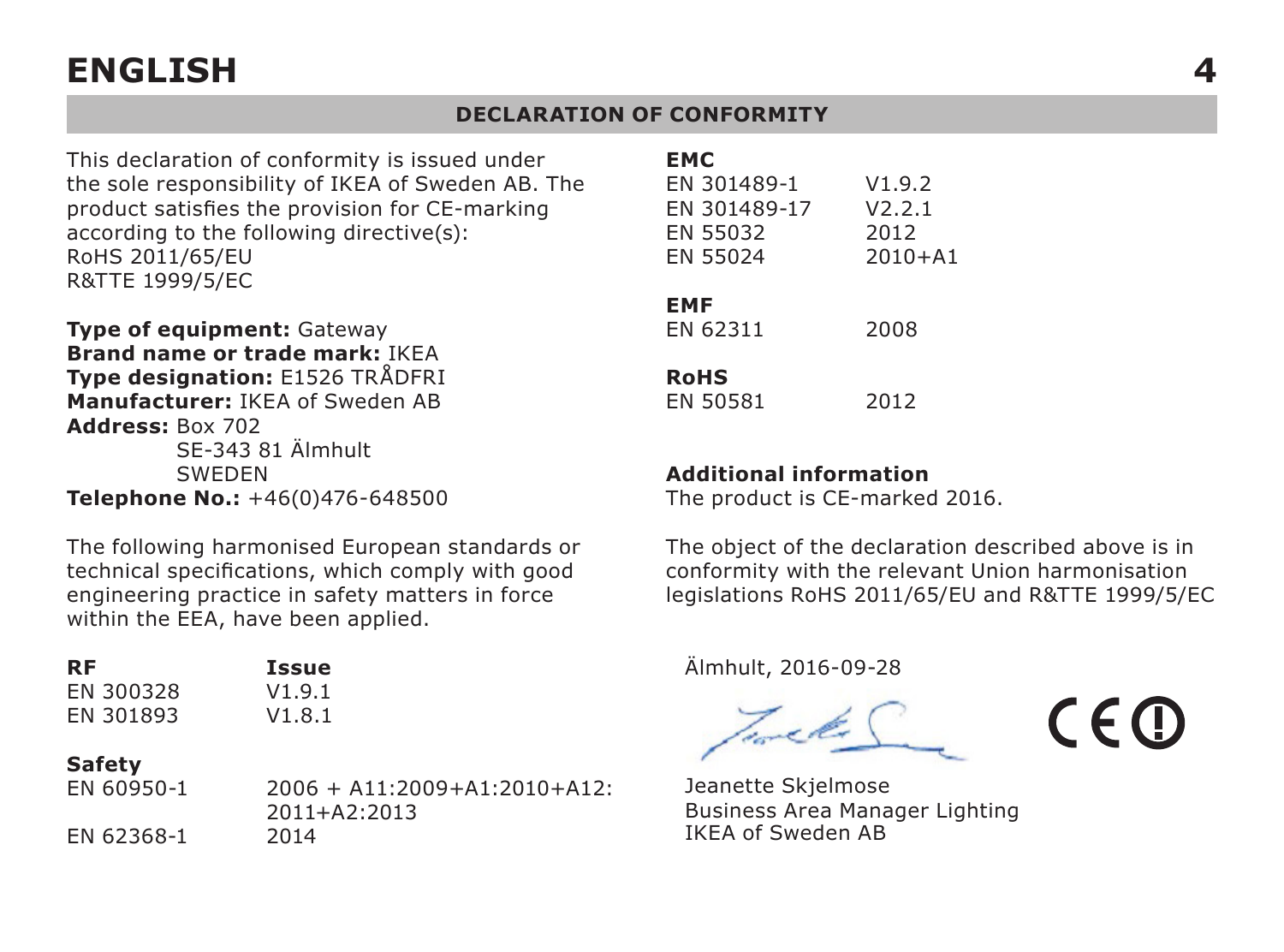### **DEUTSCH 5**

#### **KONFORMITÄTSERKLÄRUNG**

Diese Konformitätserklärung ist ausgestellt unter alleiniger Verantwortung von IKEA of Sweden AB. Das Produkt entspricht den Bestimmungen für eine CE-Kennzeichnung gemäß folgender Richtlinien: RoHS 2011/65/EU R&TTE 1999/5/EG

**Gerätetyp:** Gateway **Markenname oder Marke:** IKEA **Typenbezeichnung:** E1526 TRÅDFRI **Hersteller:** IKEA of Sweden AB **Adresse:** Box 702 SE-343 81 Älmhult **SWEDEN Tel.-Nr.:** +46(0)476-648500

Die folgenden harmonisierten europäischen Standards oder technischen Spezifikationen, die dem in der EWR-Vereinbarung geltenden Stand der Sicherheitstechnik entsprechen, wurden angewandt.

| RF         | Ausgabe                      |
|------------|------------------------------|
| EN 300328  | V1.9.1                       |
| EN 301893  | V1.8.1                       |
|            |                              |
| Sicherheit |                              |
| EN 60950-1 | 2006 + A11:2009+A1:2010+A12: |
|            |                              |
|            | $2011 + A2:2013$             |
| EN 62368-1 | 2014                         |

#### **EMC**

| EN 301489-1  | V1.9.2      |
|--------------|-------------|
| EN 301489-17 | V2.2.1      |
| EN 55032     | 2012        |
| EN 55024     | $2010 + A1$ |
|              |             |
| <b>EMF</b>   |             |
| EN 62311     | 2008        |
|              |             |
| <b>RoHS</b>  |             |
| EN 50581     | 2012        |
|              |             |

#### **Zusatzinformationen**

Das Produkt wurde 2016 CE-gekennzeichnet.

Der oben beschriebene Gegenstand der Erklärung erfüllt die einschlägigen Harmonisierungsrechtsvor schriften der Gemeinschaft: RoHS 2011/65/EU und R&TTE 1999/5/EG.

Älmhult, 28.09.2016

Jeanette Skjelmose Business Area Manager Beleuchtung IKEA of Sweden AB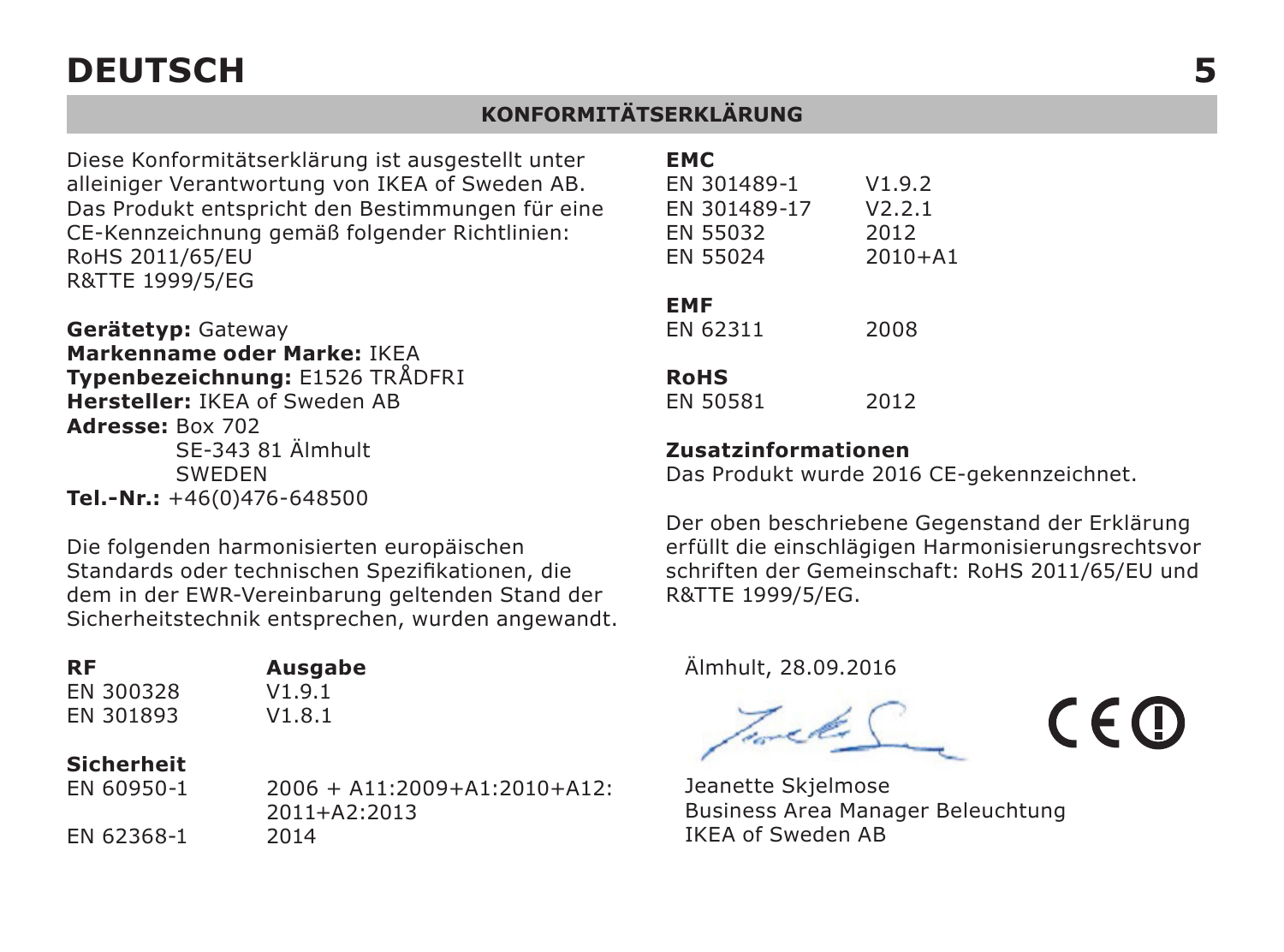### **FRANÇAIS 6**

#### **DÉCLARATION DE CONFORMITÉ**

La présente déclaration de conformité est délivrée sous la seule responsabilité de IKEA of Sweden AB. Ce produit est conforme aux dispositions relatives au marquage CE des directives suivantes : RoHS 2011/65/EU R&TTE 1999/5/EC

**Type d'équipement :** passerelle **Nom de marque ou dénomination commerciale :** IKEA **Désignation du type :** E1526 TRÅDFRI **Fabricant :** IKEA of Sweden AB **Adresse :** Box 702 SE-343 81 Älmhult SWEDEN **N° de téléphone :** +46(0)476-648500

Les normes européennes harmonisées ou les spécifications techniques suivantes sont respectées et conformes à une bonne pratique technique en matière de sécurité dans l'Espace économique européen.

| <b>RF</b>             | <b>Publication</b> |
|-----------------------|--------------------|
| EN 300328             | V1.9.1             |
| EN 301893<br>Sécurité | V1.8.1             |

EN 60950-1 2006 + A11:2009+A1:2010+A12:  $2011+42:2013$ EN 62368-1 2014

#### **EMC**

| EN 301489-1  | V1.9.2      |
|--------------|-------------|
| EN 301489-17 | V2.2.1      |
| EN 55032     | 2012        |
| EN 55024     | $2010 + A1$ |
| <b>EMF</b>   |             |
| EN 62311     | 2008        |
| <b>RoHS</b>  |             |
| EN 50581     | 2012        |

#### **Informations complémentaires**

Produit marqué CE 2016

L'objet de la déclaration décrite ci-dessus est conforme à l'harmonisation des législations dans l'Union Européenne RoHS 2011/65/EU et R&TTE 1999/5/EC

Älmhult, 28-09-2016

Jeanette Skjelmose Directrice du département Luminaires IKEA of Sweden AB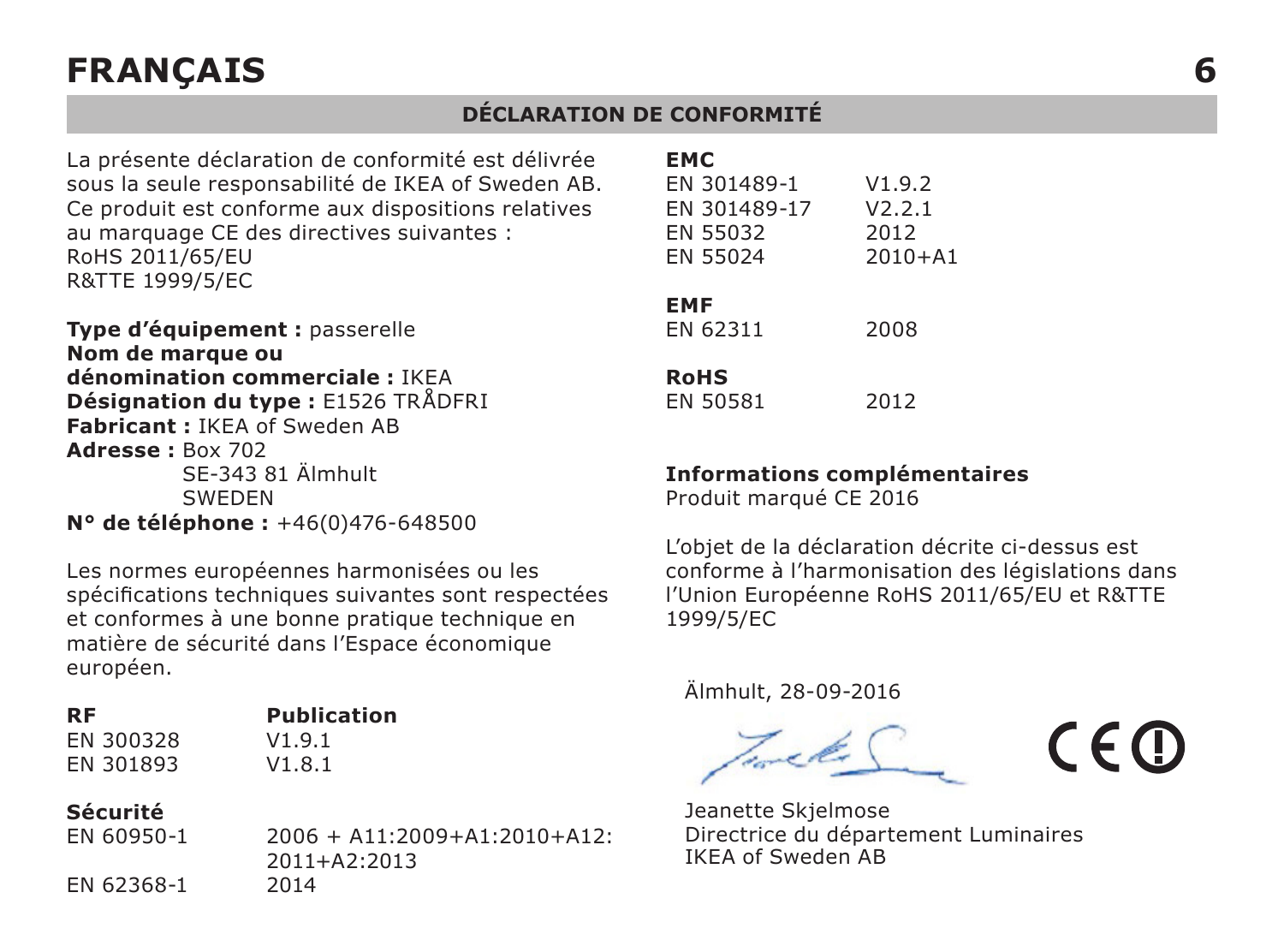### **NEDERLANDS 7**

#### **VERKLARING VAN OVEREENSTEMMING**

Deze conformiteitsverklaring is afgegeven onder de uitsluitende verantwoordelijkheid van IKEA of SWEDEN AB. Dit product voldoet aan de wettelijk eisen voor CE-markering volgens de volgende richtliinen: RoHS 2011/65 / EU R & TTE 1999/5 /EG

**Soort apparatuur:** gateway **Merknaam of handelsnaam:** IKEA **Type-aanduiding:** E1526 TRÅDFRI **Fabrikant:** IKEA of Sweden AB **Adres:** Box 702 SE-343 81 Älmhult ZWEDEN **Telefoon:** +46(0)476-648500

De volgende uniforme Europese normen of technische specificaties, volgens de regels van goed vakmanschap op het gebied van veiligheid binnen de EEA, zijn toegepast.

| <b>RF</b> | Uitgave |
|-----------|---------|
| EN 300328 | V1.9.1  |
| EN 301893 | V1.8.1  |

### **Veiligheid**<br>FN 60950-1

 $2006 + 411:2009 + 41:2010 + 412$ : 2011+A2:2013 EN 62368-1 2014

#### **EMC**

| EN 301489-1             | V1.9.2      |
|-------------------------|-------------|
| EN 301489-17            | V2.2.1      |
| EN 55032                | 2012        |
| EN 55024                | $2010 + A1$ |
| <b>EMF</b><br>EN 62311  | 2008        |
| <b>RoHS</b><br>EN 50581 | 2012        |

#### **Extra informatie**

CE-markering 2016

Het voorwerp van bovenstaande verklaring is in overeenstemming met de relevante geharmoniseerde uniewetgeving RoHS 2011/65/EU en R&TTE 1999/5/EG.

Älmhult, 28-09-2016

Jeanette Skjelmose Business Area Manager Lighting IKEA of Sweden AB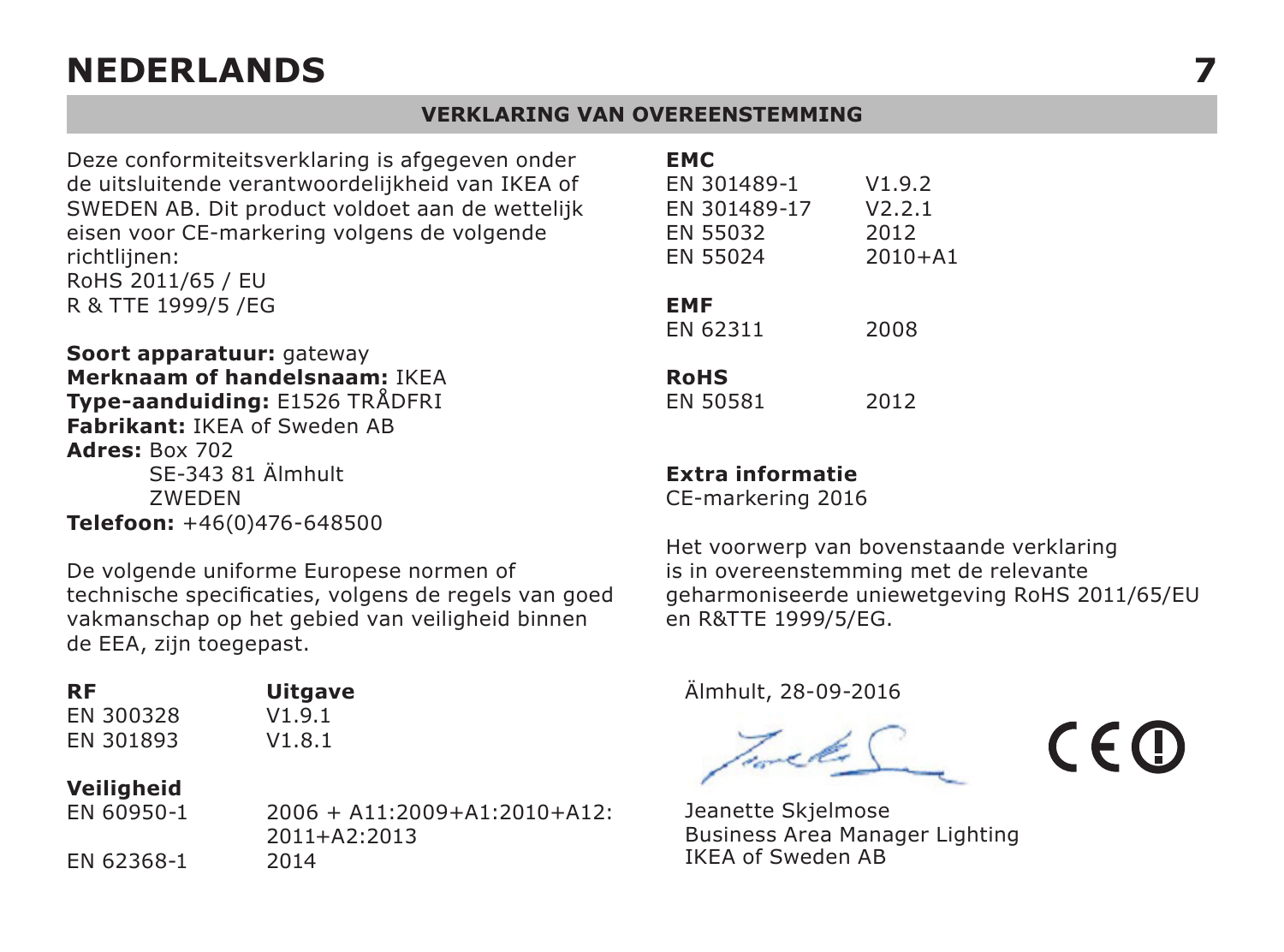### **DANSK 8**

**EMC**

#### **OVERENSSTEMMELSESERKLÆRING**

Denne overensstemmelseserklæring udstedes i henhold til IKEA of Sweden AB's eneansvar. Dette produkt opfylder kravene om CE-mærkning i henhold til følgende direktiv(er): RoHS 2011/65/EU R&TTE 1999/5/EF

**Type af udstyr:** gateway **Mærkenavn eller varemærke:** IKEA **Typebetegnelse:** E1526 TRÅDFRI **Producent:** IKEA of Sweden AB **Adresse:** Box 702 SE-343 81 Älmhult SVERIGE **Telefonnummer:** +46(0)476-648500

Følgende harmoniserede EU-standarder eller tekniske specifikationer, som er i overensstemmelse med god teknisk praksis inden for sikkerhedsforhold, og som er gældende inden for EØS, er anvendt.

| RF         | Udgave                            |
|------------|-----------------------------------|
| EN 300328  | V1.9.1                            |
| EN 301893  | V1.8.1                            |
|            |                                   |
| Sikkerhed  |                                   |
| EN 60950-1 | $2006 + A11:2009 + A1:2010 + A12$ |
|            | $2011 + A2:2013$                  |
| EN 62368-1 | 2014                              |
|            |                                   |

| EN 301489-1  | V1.9.2      |
|--------------|-------------|
| EN 301489-17 | V2.2.1      |
| EN 55032     | 2012        |
| EN 55024     | $2010 + A1$ |
|              |             |
| <b>EMF</b>   |             |
| EN 62311     | 2008        |
|              |             |
| <b>RoHS</b>  |             |
| EN 50581     | 2012        |
|              |             |

#### **Yderligere information**

CE-mærket 2016

Genstanden for ovenfor beskrevne erklæring er i overensstemmelse med den relevante harmoniserede EU-lovgivning RoHS 2011/65/EU og R&TTE 1999/5/ EF.

Älmhult, 28-09-2016

Jeanette Skjelmose Business Area Manager Lighting IKEA of Sweden AB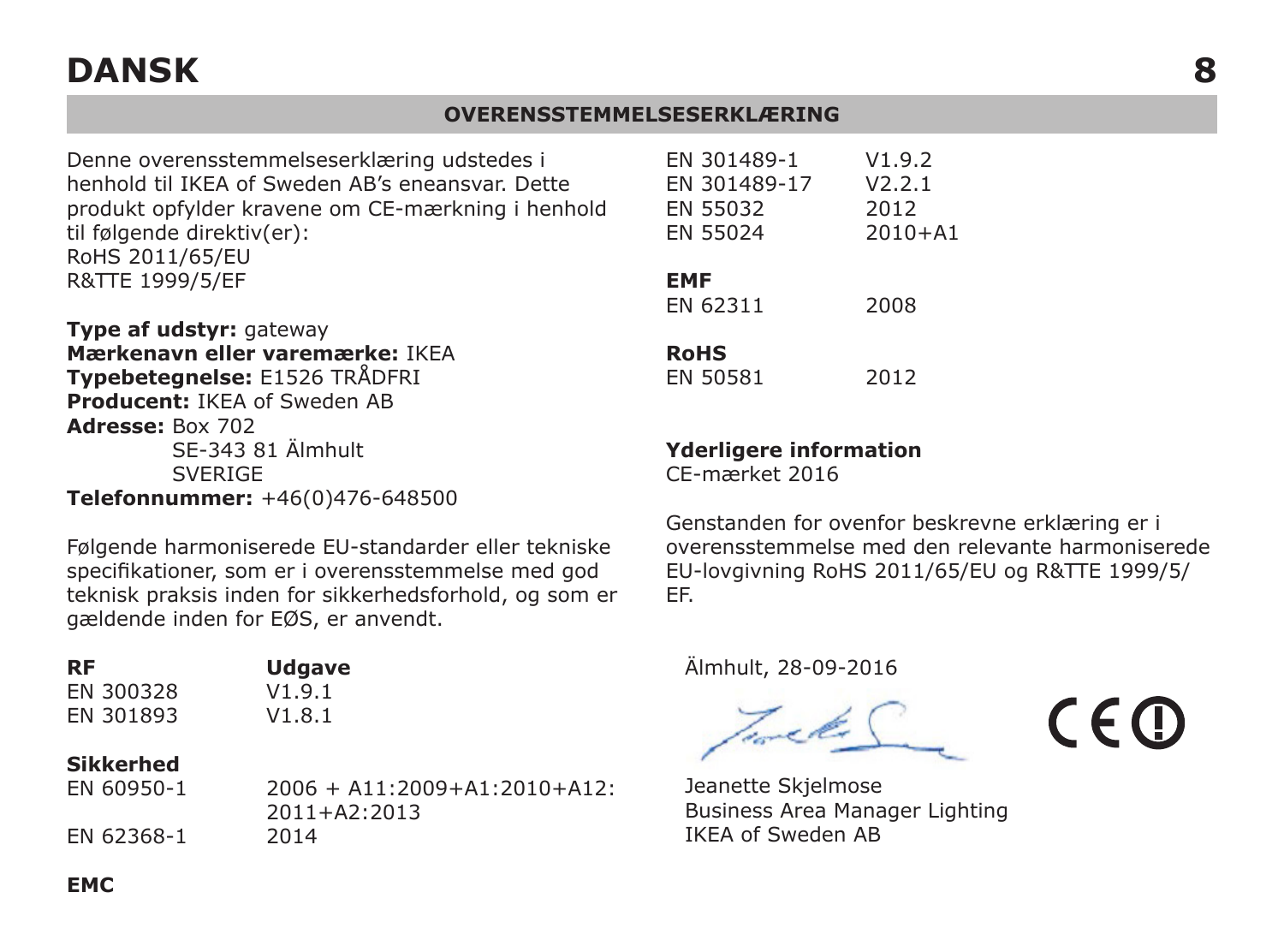## **ÍSLENSKA 9**

#### **SAMRÆMISYFIRLÝSING**

Samræmisyfirlýsing þessi er gefin út á ábyrgð IKEA of Sweden AB. Varan stenst skilyrði CE-merkingar samkvæmt eftirfarandi tilskipun(um): RoHS 2011/65/EU R&TTE 1999/5/EC

| Tegund búnaðar: gáttina         |  |  |
|---------------------------------|--|--|
| Vöruheiti eða vörumerki: IKEA   |  |  |
| Tegundarmerking: E1526 TRÅDFRI  |  |  |
| Framleiðandi: IKEA of Sweden AB |  |  |
| Heimilisfang: Box 702           |  |  |
| SE-343 81 Älmhult               |  |  |
| <b>SWEDEN</b>                   |  |  |
| $Sími: +46(0)476-648500$        |  |  |

Eftirfarandi samræmdum Evrópustöðlum eða tækniforskriftum, sem uppfylla skilyrði um góða starfshætti í öryggismálum sem starfað er eftir innan Evrópska Efnahagssvæðisins, hefur verið beitt.

| RF         | Útgáfa                       |
|------------|------------------------------|
| EN 300328  | V1.9.1                       |
| EN 301893  | V1.8.1                       |
| Örvggi     |                              |
| EN 60950-1 | 2006 + A11:2009+A1:2010+A12: |
|            | 2011+A2:2013                 |
| FN 62368-1 | 2014                         |

#### **EMC**

| EN 301489-1  | V1.9.2      |
|--------------|-------------|
| EN 301489-17 | V2.2.1      |
| EN 55032     | 2012        |
| EN 55024     | $2010 + A1$ |
|              |             |
| <b>EMF</b>   |             |
| EN 62311     | 2008        |
|              |             |
| <b>RoHS</b>  |             |
| EN 50581     | 2012        |
|              |             |

#### **Viðbótarupplýsingar**

CE-vottað 2016

Viðfangsefni yfirlýsingarinnar hér að ofan er í samræmi við viðeigandi samhæfingarlöggjafir sambandsins RoHS 2011/65/EU and R&TTE 1999/5/ EC

Älmhult, 2016-09-28

France

Jeanette Skjelmose Viðskiptastjóri ljósabúnaðar IKEA of Sweden AB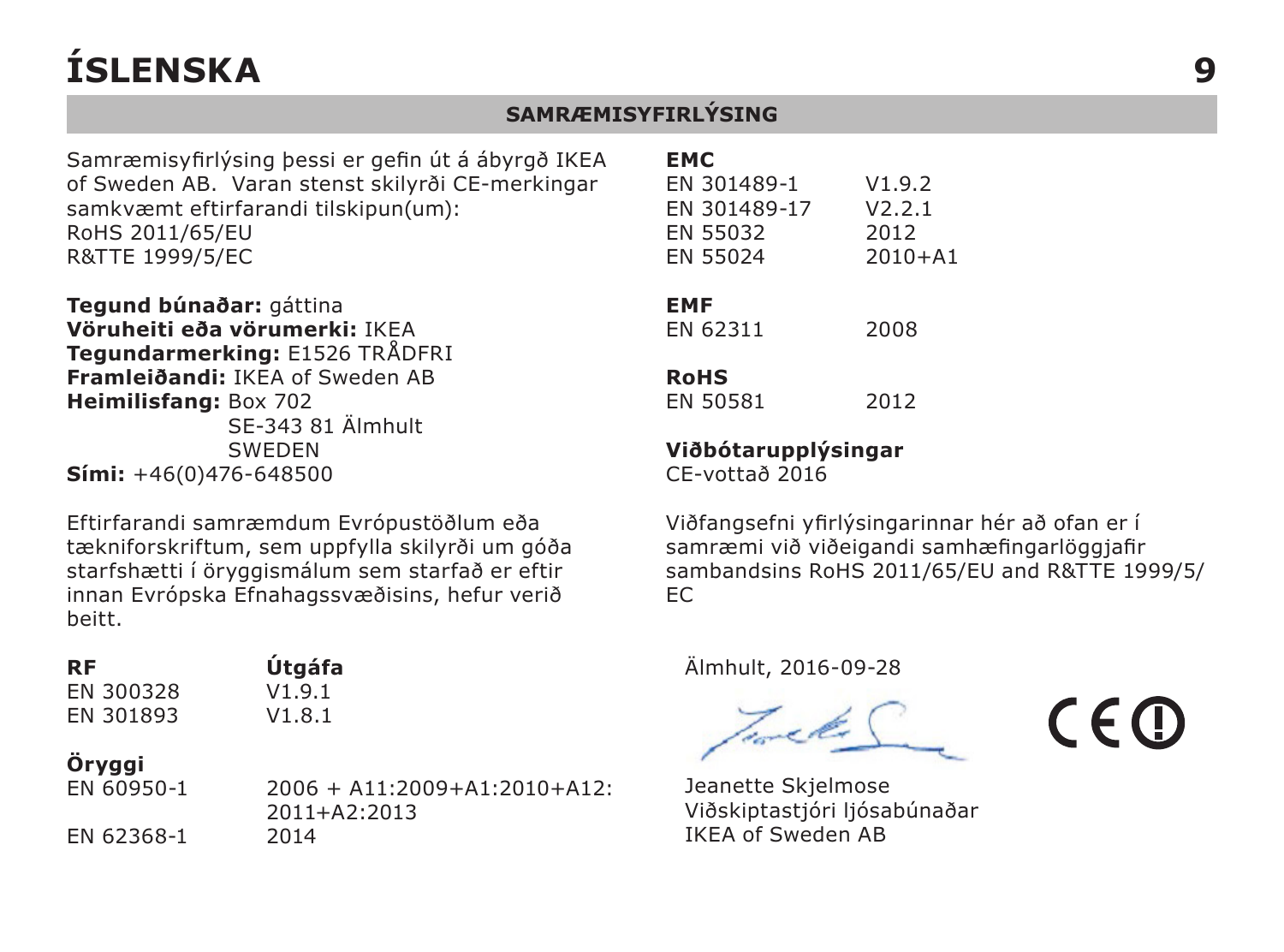### **NORSK 10**

#### **SAMSVARSERKLÆRING**

Samsvarserklæringen er utstedt på eget ansvar av IKEA of Sweden AB. Produktet oppfyller bestemmelsene for CE-merking i henhold til direktiv(ene): RoHS 2011/65/EU R&TTE 1999/5/EC

**Type utstyr:** gateway **Merkenavn eller varemerke:** IKEA **Typebetegnelse:** E1526 TRÅDFRI **Produsent:** IKEA of Sweden AB **Adresse:** Postboks 702 SE-343 81 Älmhult SVERIGE **Telefonnummer:** +46(0)476-648500

Følgende harmoniserte europeiske standarder eller tekniske spesifikasjoner, som overensstemmer med god teknisk praksis i sikkerhetsspørsmål som gjelder innenfor EEA, er brukt.

| <b>RF</b>        | Utgave                       |
|------------------|------------------------------|
| EN 300328        | V1.9.1                       |
| EN 301893        | V1.8.1                       |
| <b>Sikkerhet</b> |                              |
| EN 60950-1       | 2006 + A11:2009+A1:2010+A12: |
|                  | $2011 + A2:2013$             |
| EN 62368-1       | 2014                         |

#### **EMC**<br>FN 301490-1

| EN 301489-1  | V1.9.2      |
|--------------|-------------|
| EN 301489-17 | V2.2.1      |
| EN 55032     | 2012        |
| EN 55024     | $2010 + A1$ |
|              |             |
| <b>EMF</b>   |             |
| EN 62311     | 2008        |
|              |             |
| <b>RoHS</b>  |             |
| EN 50581     | 2012        |
|              |             |

**Tilleggsinformasjon**

CE-merket 2016

Produktet som beskrives i deklarasjonen over er i overensstemmelse med de relevante harmoniserte EU-direktivene RoHS 2011/65/EU og R&TTE 1999/5/ EC.

Älmhult, 28-09-2016

Jeanette Skjelmose Business Area Manager Lighting IKEA of Sweden AB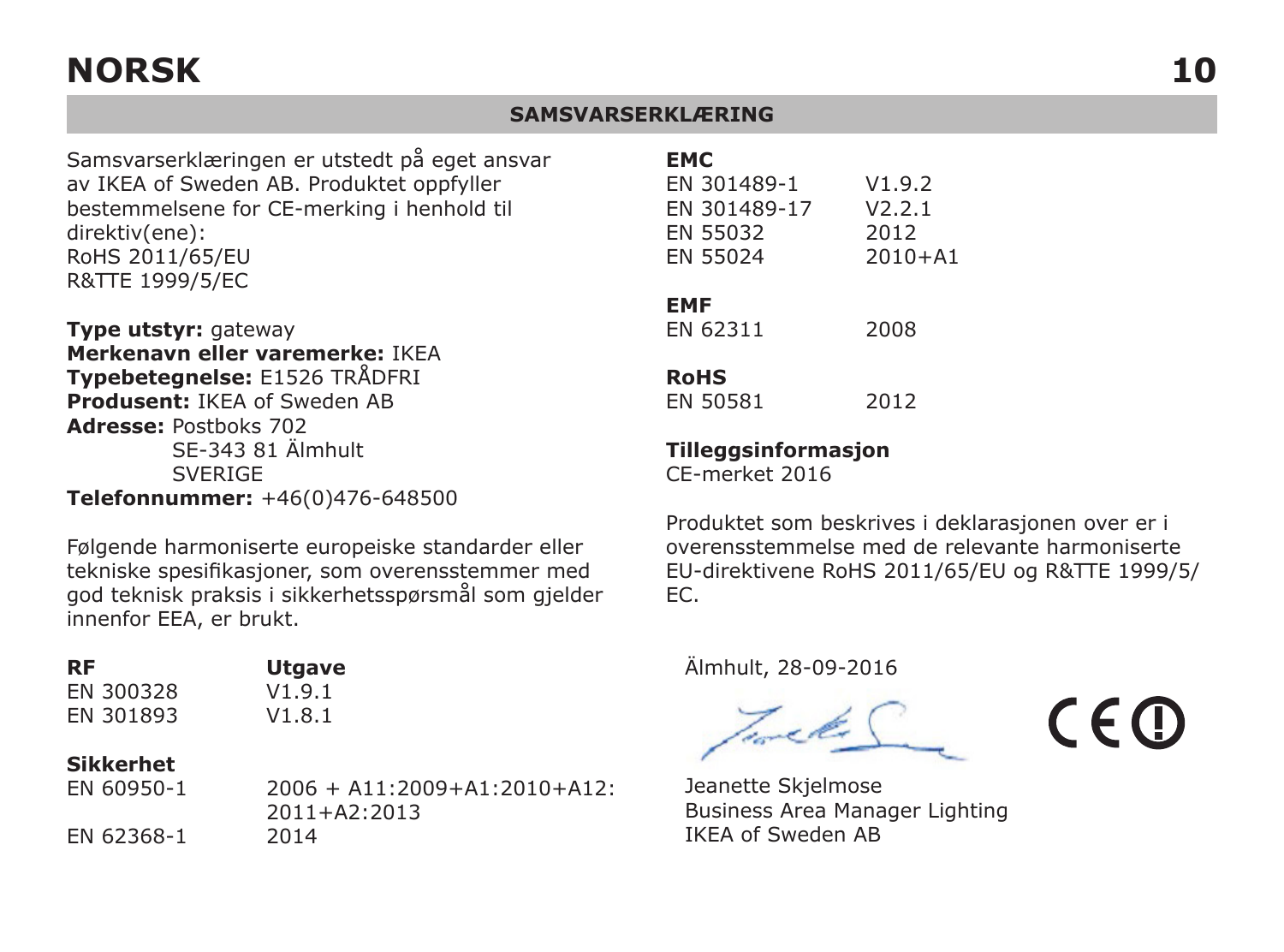### **SUOMI 11**

#### **AATIMUSTENMUKAISUUSVAKUUTUS**

Tästä vaatimustenmukaisuusvakuutuksesta vastaa IKEA of Sweden AB yksin.Tuote täyttää CE-merkintää koskevat vaatimukset seuraavien direktiivien mukaan: RoHS-direktiivi 2011/65/EU R&TTE 1999/5/EY

**Laitteen tyyppi:** yhdyskäytävään **Tuotenimi tai tavaramerkki:** IKEA **Tyyppinimitys:** E1526 TRÅDFRI **Valmistaja:** IKEA of Sweden AB **Osoite:** Box 702 SE-343 81 Älmhult SWEDEN **Puhelin:** +46(0)476-648500

Tuotteeseen on sovellettu seuraavia yhdenmukaistettuja standardeja tai teknisiä erittelyjä, jotka täyttävät ETA-alueella voimassa olevat turvallisuutta koskevat hyvät suunnittelukäytännöt.

| <b>Radioliikenne</b> | Painos |
|----------------------|--------|
| EN 300328            | V1.9.1 |
| EN 301893            | V1.8.1 |

### **Turvallisuus**

 $2006 + 411:2009 + 41:2010 + 412$ 2011+A2:2013 EN 62368-1 2014

#### **Sähkömagneettinen yhteensopivuus**

| EN 301489-1  | V1.9.2    |
|--------------|-----------|
| EN 301489-17 | V2.2.1    |
| EN 55032     | 2012      |
| EN 55024     | $2010+A1$ |
|              |           |

**Sähkömagneettiset kentät**

#### **RoHS**

EN 50581 2012

#### **Muut tiedot**

Tuote on CE-merkitty 2016.

Tässä vakuutuksessa yksilöity tuote on sovellettavien Euroopan Unionin harmonisoitujen säädösten RoHS 2011/65/EU ja R&TTE 1999/5/EY mukainen.

Älmhult, 28-09-2016

Jeanette Skjelmose Business Area Manager Lighting IKEA of Sweden AB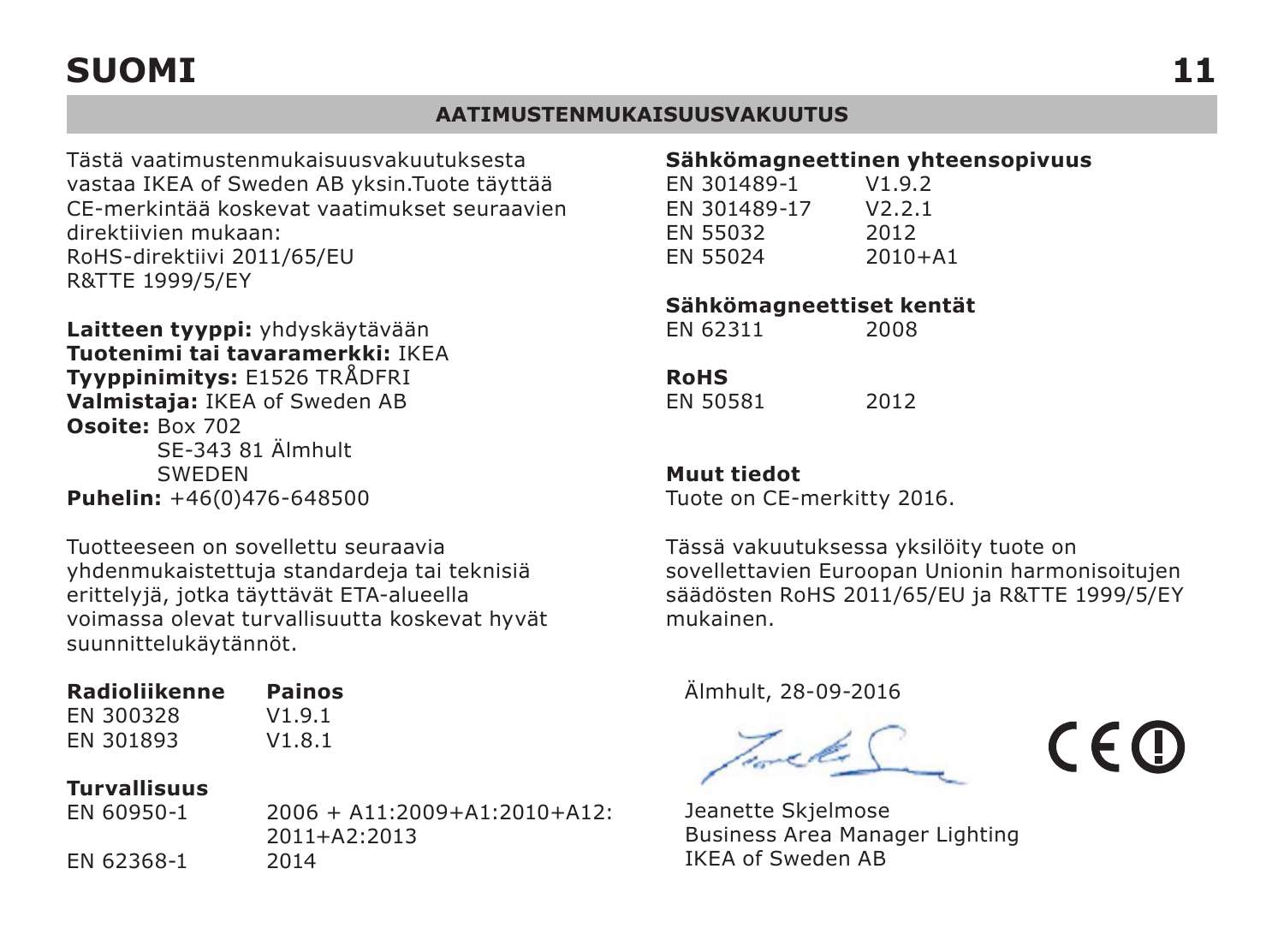### **SVENSKA 12**

#### **FÖRSÄKRAN OM ÖVERENSSTÄMMELSE**

Denna konformitetsdeklaration är utfärdad under ensamt ansvar av IKEA of SWEDEN AB. Produkten uppfyller bestämmelserna för CE-märkning enligt följande direktiv: RoHS 2011/65 / EU R & TTE 1999/5 /EG

**Typ av utrustning:** Gateway **Varumärkesnamn eller varumärke:** IKEA **Typbeteckning:** E1526 TRÅDFRI **Tillverkare:** IKEA of Sweden AB **Adress:** Box 702 SE-343 81 Älmhult **Telefonnummer:** +46(0)476-648500

Följande harmoniserade europeiska standarder eller tekniska specificeringar, vilka efterlever god ingenjörspraktik inom säkerhet gällande inom EEA, har tillämpats.

| RF         | Version                      |
|------------|------------------------------|
| EN 300328  | V1.9.1                       |
| EN 301893  | V1.8.1                       |
| Säkerhet   |                              |
| EN 60950-1 | 2006 + A11:2009+A1:2010+A12: |
|            | $2011 + A2:2013$             |

#### **EMC**

| EN 301489-1<br>EN 301489-17<br>EN 55032<br>EN 55024 | V1.9.2<br>V2.2.1<br>2012<br>$2010 + A1$ |
|-----------------------------------------------------|-----------------------------------------|
| EMF<br>EN 62311                                     | 2008                                    |
| <b>RoHS</b><br>EN 50581                             | 2012                                    |

#### **Tilläggsinformation**

CE-märkt 2016

Föremålet för deklarationen ovan överensstämmer med den relevanta harmoniserade unionslagstiftningen RoHS 2011/65/EU och R&TTE 1999/5/EG.

Älmhult, 2016-09-28

Jeanette Skjelmose Affärsområdeschef Belysning IKEA of Sweden AB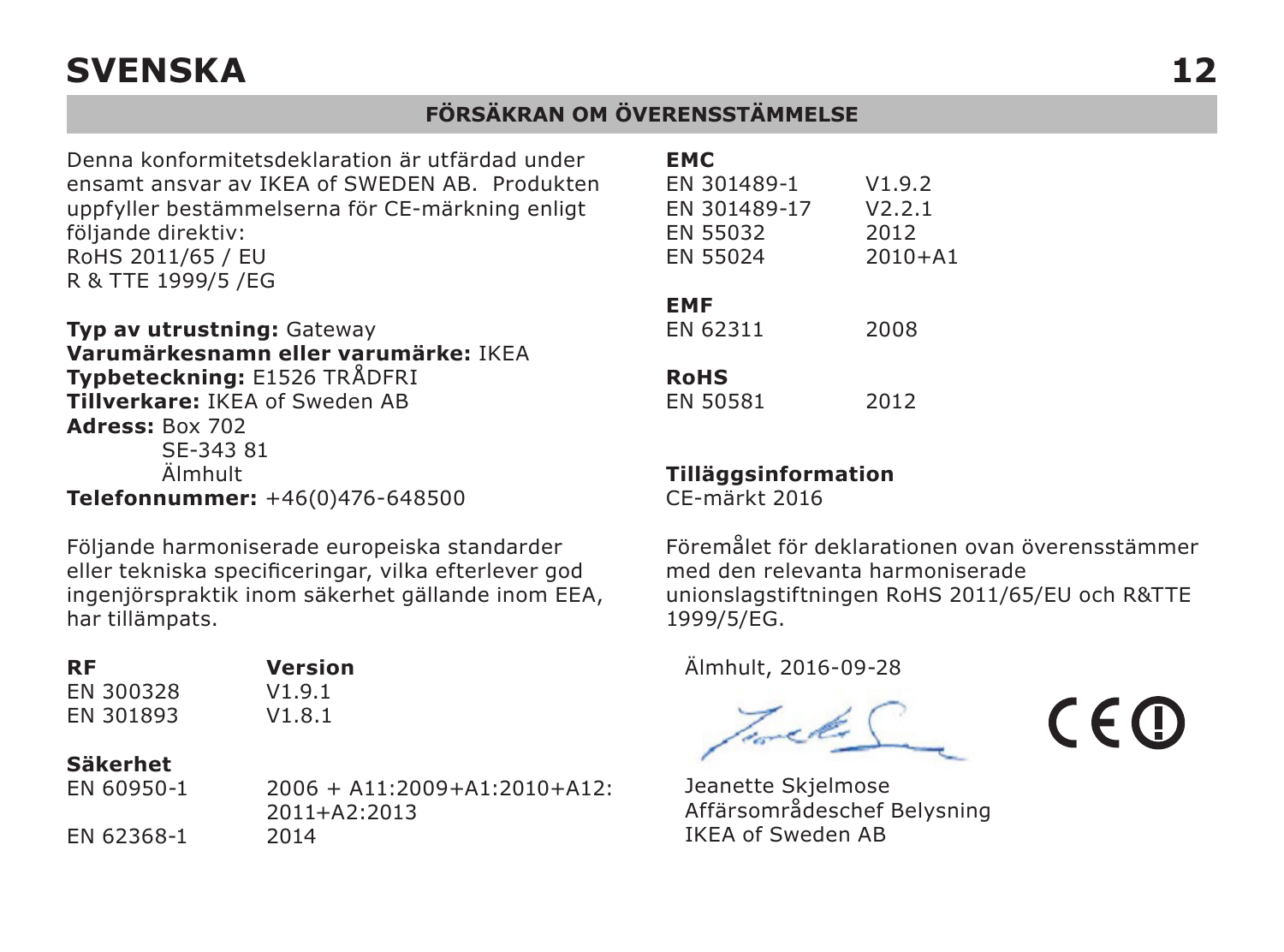**ČESKY 13**

#### **PROHLÁŠENÍ O SHODĚ**

Toto prohlášení o shodě uveřejňujeme na vlastní odpovědnost IKEA of Sweden AB. Výrobek splňuje nařízení pro označení CE dle následujících předpisů: RoHS 2011/65/EU R&TTE 1999/5/EC

**Typ zařízení:** brány (gateway) **Název značky nebo obchodní značka:** IKEA **Typové označení:** E1526 TRÅDFRI **Výrobce:** IKEA of Sweden AB **Adresa:** Box 702 SE-343 81 Älmhult ŠVÉDSKO **Telefon:** +46(0)476-648500

Byly použity následující evropské standardy a technické specifikace, které splňují kvalitní inženýrské zpracování a jsou ve shodě s EEA.

| <b>RF</b> | Vydání |
|-----------|--------|
| EN 300328 | V1.9.1 |
| EN 301893 | V1.8.1 |

### **Bezpečnost**

EN 62368-1 2014

 $2006 + 411:2009 + 41:2010 + 412$ 2011+A2:2013

#### **EMC**

| EN 301489-1  | V1.9.2      |
|--------------|-------------|
| EN 301489-17 | V2.2.1      |
| EN 55032     | 2012        |
| EN 55024     | $2010 + A1$ |
|              |             |
| <b>EMF</b>   |             |
| EN 62311     | 2008        |
|              |             |
| <b>RoHS</b>  |             |
| EN 50581     | 2012        |
|              |             |

#### **Další informace**

Označení CE 2016

Předmět tohoto prohlášení, popsaný výše, je ve shodě s relevantní sjednocovací unijní legislativou RoHS 2011/65/EU a R&TTE 1999/5/EC.

Älmhult, 2016-09-28

Jeanette Skjelmose Business Area Manager Lighting IKEA of Sweden AB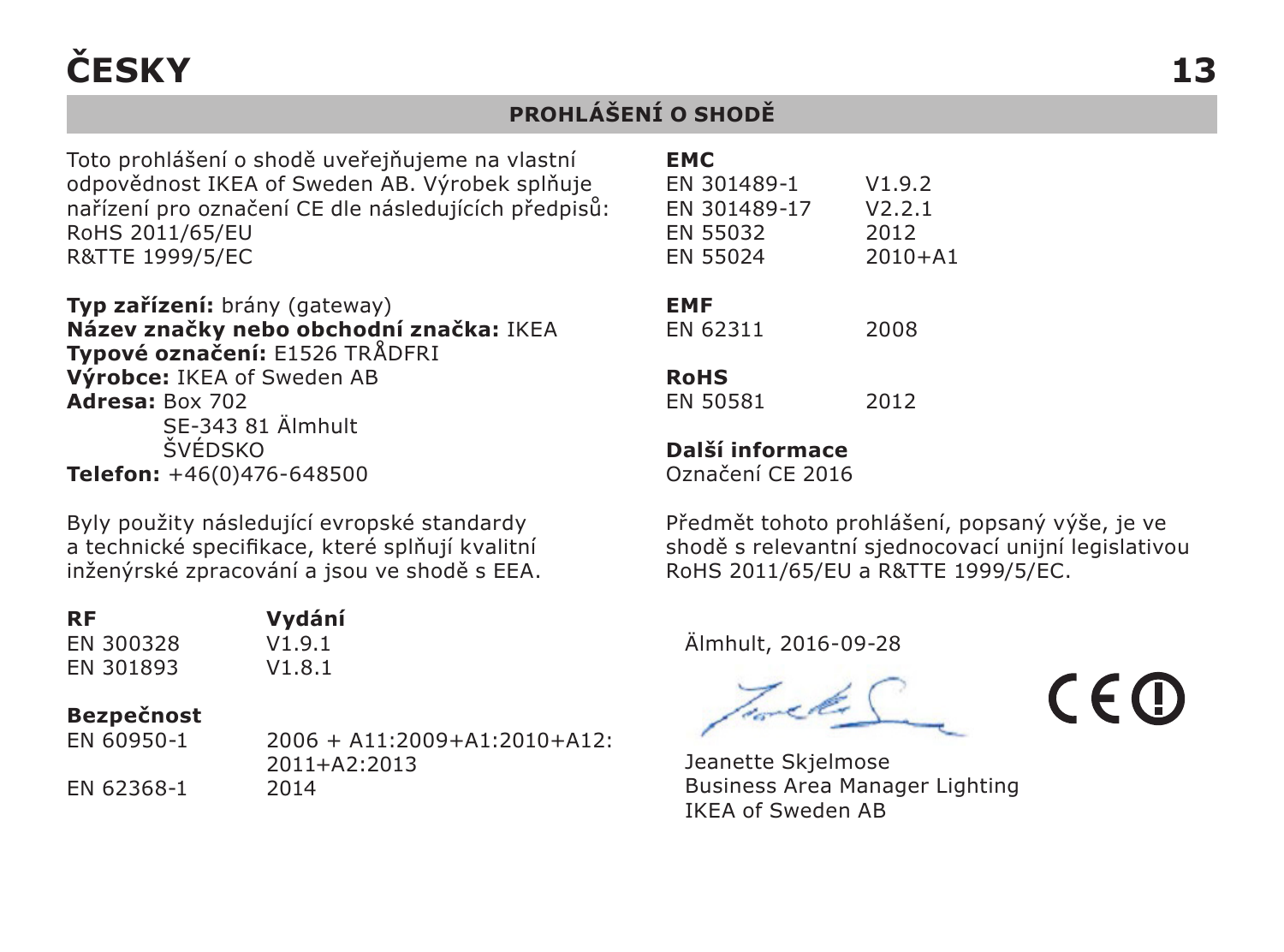## **ESPAÑOL 14**

#### **DECLARACIÓN DE CONFORMIDAD**

Esta declaración de conformidad se publica bajo la única responsabilidad de IKEA of Sweden AB. El producto es conforme a las disposiciones relativas al marcado CE de las directivas siguientes:

Directiva sobre la limitación de sustancias peligrosas en los equipos eléctricos y electrónicos RoHS 2011/65/EU. Directiva sobre los equipos radioeléctricos y de los equipos terminales de telecomunicaciones R&TTE 1999/5/EC.

**Tipo de equipo:** pasarela **Nombre de la marca o nombre comercial:** IKEA **Designación de tipo:** E1526 TRÅDFRI **Fabricante:** IKEA of Sweden AB **Dirección:** Box 702 SE-343 81 Älmhult **SUECIA Nº de teléfono:** +46(0)476-648500

Se han respetado las normas europeas armonizadas o las especificaciones técnicas siguientes y son conformes a una buena práctica técnica en materia de seguridad en el Espacio Económico Europeo.

| RF         | Edición                      |
|------------|------------------------------|
| EN 300328  | V1.9.1                       |
| EN 301893  | V1.8.1                       |
| Seguridad  |                              |
| EN 60950-1 | 2006 + A11:2009+A1:2010+A12: |
|            | $2011 + A2:2013$             |
| EN 62368-1 | 2014                         |

#### **EMC**

| EN 301489-1<br>EN 301489-17<br>EN 55032<br>EN 55024 | V1.9.2<br>V2.2.1<br>2012<br>$2010 + A1$ |
|-----------------------------------------------------|-----------------------------------------|
| <b>EMF</b><br>EN 62311                              | 2008                                    |
| <b>RoHS</b><br>EN 50581                             | 2012                                    |

#### **Información complementaria**

Producto marcado CE 2016

El objeto de la declaración descrita anteriormente es conforme a la armonización de las legislaciones de la Unión Europea: directiva sobre la limitación de las sustancias peligrosas en los equipos eléctricos y electrónicos (RoHS) 2011/65/EU, directiva sobre los equipos radioeléctricos y de los equipos terminales de telecomunicaciones (R&TTE) 1999/5/EC.

Älmhult, 28-09-2016



Jeanette Skjelmose Business Area Manager de Iluminación IKEA of Sweden AB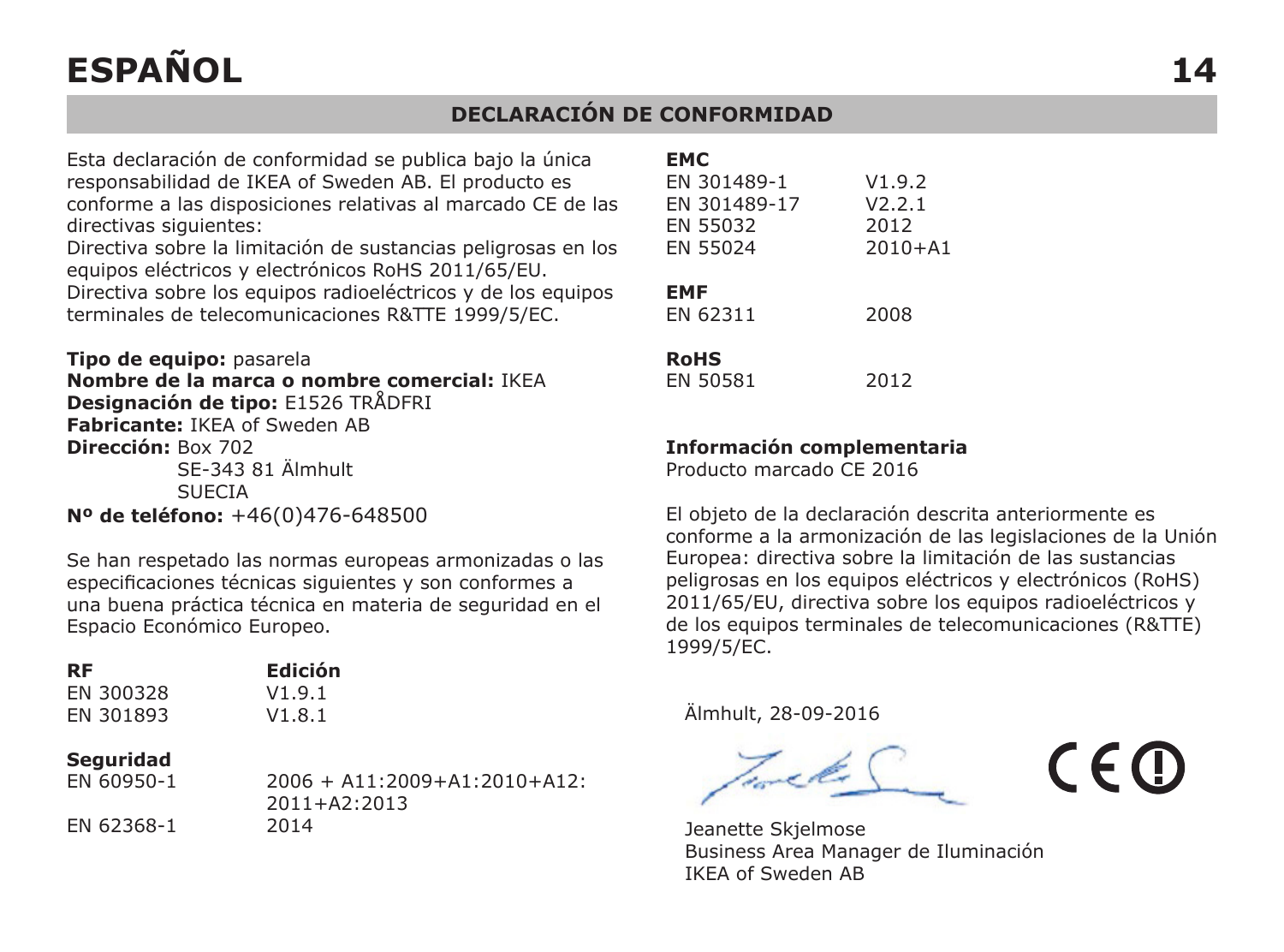### **ITALIANO 15**

#### **DICHIARAZIONE DI CONFORMITÀ**

Questa dichiarazione di conformità è rilasciata sotto esclusiva responsabilità di IKEA of Sweden AB. Il prodotto soddisfa i requisiti per l'apposizione della marcatura CE in conformità alle seguenti direttive: Direttiva RoHS 2011/65/UE Direttiva R&TTE 1999/5/CE

**Tipo di apparecchiatura:** gateway **Marca o marchio commerciale:** IKEA **Denominazione:** E1526 TRÅDFRI **Fabbricante:** IKEA of Sweden AB **Indirizzo:** Box 702 SE-343 81 Älmhult SVEZIA **Telefono:** +46(0)476-648500

Il prodotto è inoltre conforme alle seguenti norme europee armonizzate o specifiche tecniche, che definiscono le buone prassi ingegneristiche in materia di sicurezza all'interno del SEE.

| RF         | Edizione                     |
|------------|------------------------------|
| EN 300328  | V1.9.1                       |
| EN 301893  | V1.8.1                       |
| Sicurezza  |                              |
| EN 60950-1 | 2006 + A11:2009+A1:2010+A12: |
|            | $2011 + A2:2013$             |
| EN 62368-1 | 2014                         |
|            |                              |

#### **EMC**

| EN 301489-1  | V1.9.2      |
|--------------|-------------|
| EN 301489-17 | V2.2.1      |
| EN 55032     | 2012        |
| EN 55024     | $2010 + A1$ |
| <b>EMF</b>   |             |
| EN 62311     | 2008        |
| <b>RoHS</b>  |             |
| EN 50581     | 2012        |
|              |             |

**Altre informazioni**

Marcato CE 2016

L'oggetto della dichiarazione di cui sopra è conforme alle norme armonizzate RoHS 2011/65/EU e R&TTE 1999/5/EC ai sensi della normativa dell'Unione sull'armonizzazione.

Älmhult, 28-09-2016

Jeanette Skjelmose Business Area Manager Lighting IKEA of Sweden AB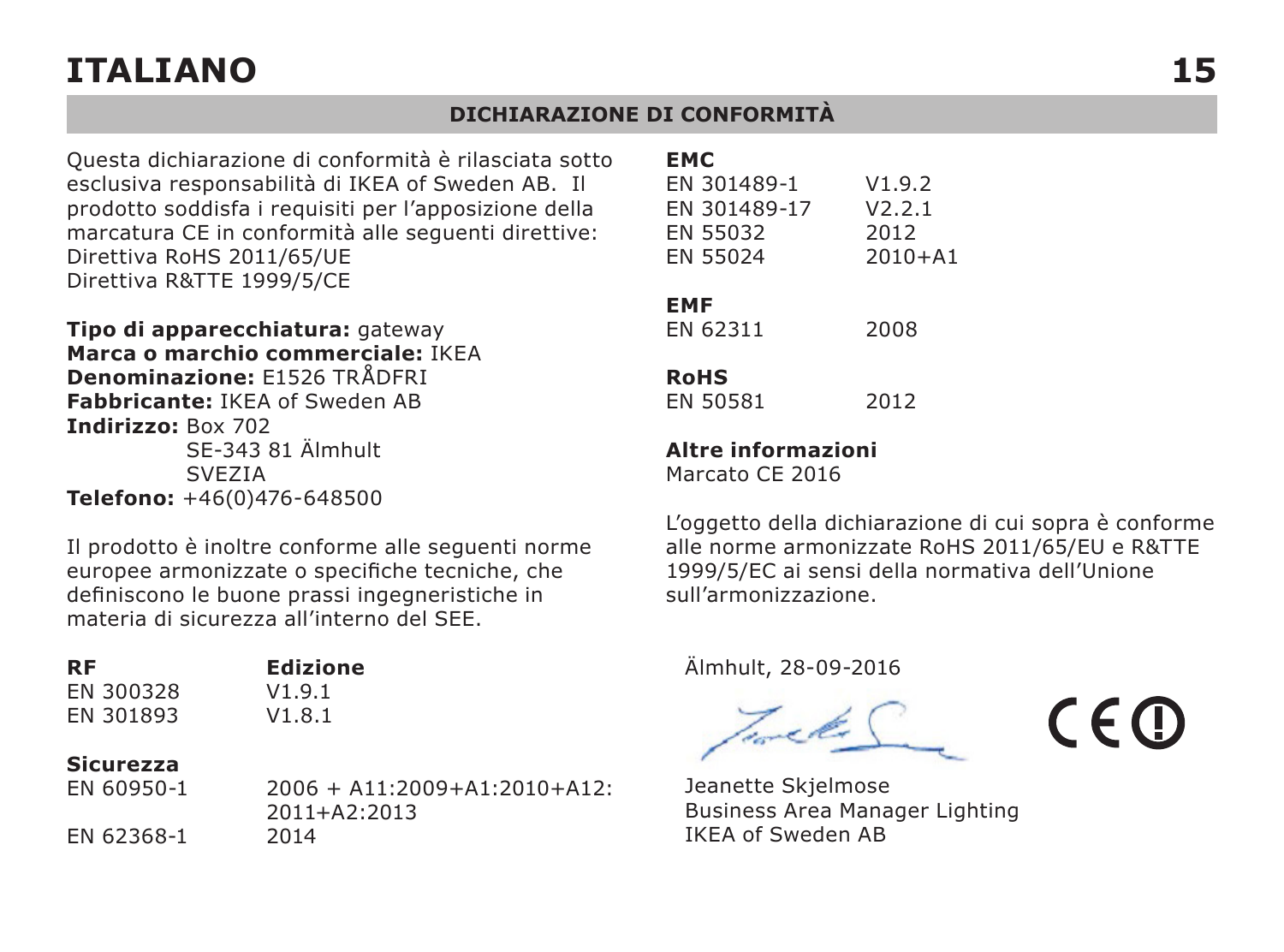### **MAGYAR 16**

#### **MEGFELELŐSÉGI NYILATKOZAT**

Ezt a megfelelőségi nyilatkozatot az IKEA of Sweden AB kizárólagos felelőssége alatt adjuk ki. A termék megfelel az alábbi CE-jelöléssel ellátott jogszabály(ok) rendelkezéseinek: RoHS 2011/65/EU R&TTE 1999/5/EC

**Készülék típusa:** gateway **Márkanév vagy védjegy:** IKEA **Típusmegjelölés:** E1526 TRÅDFRI **Gyártó:** IKEA of Sweden AB **Cím:** Box 702 SE-343 81 Älmhult SVÉDORSZÁG **Telefonszám:** +46(0)476-648500

A következő harmonizált európai szabványokat vagy műszaki előírásokat alkalmaztuk, amelyek biztonsági kérdésekben megfelelnek az Európai Környezetvédelmi Ügynökségen (EEA) belül hatályos jó mérnöki gyakorlatnak.

| <b>RF</b> | Kiadás |
|-----------|--------|
| EN 300328 | V1.9.1 |
| EN 301893 | V1.8.1 |

### **Biztonság**

 $2006 + 411:2009 + 41:2010 + 412$ 2011+A2:2013 EN 62368-1 2014

#### **EMC**

| EN 301489-1<br>EN 301489-17<br>EN 55032<br>EN 55024 | V1.9.2<br>V2.2.1<br>2012<br>$2010 + A1$ |
|-----------------------------------------------------|-----------------------------------------|
| <b>EMF</b><br>EN 62311                              | 2008                                    |
| <b>RoHS</b><br>EN 50581                             | 2012                                    |

#### **További információ**

CE-jelöléssel ellátva: 2016

A fent ismertetett nyilatkozat tárgya megfelel a vonatkozó uniós harmonizált jogszabályoknak: RoHS 2011/65/EU, R&TTE 1999/5/EC.

Älmhult, 2016-09-28

CEC

Jeanette Skjelmose Világítás Business Area Manager IKEA of Sweden AB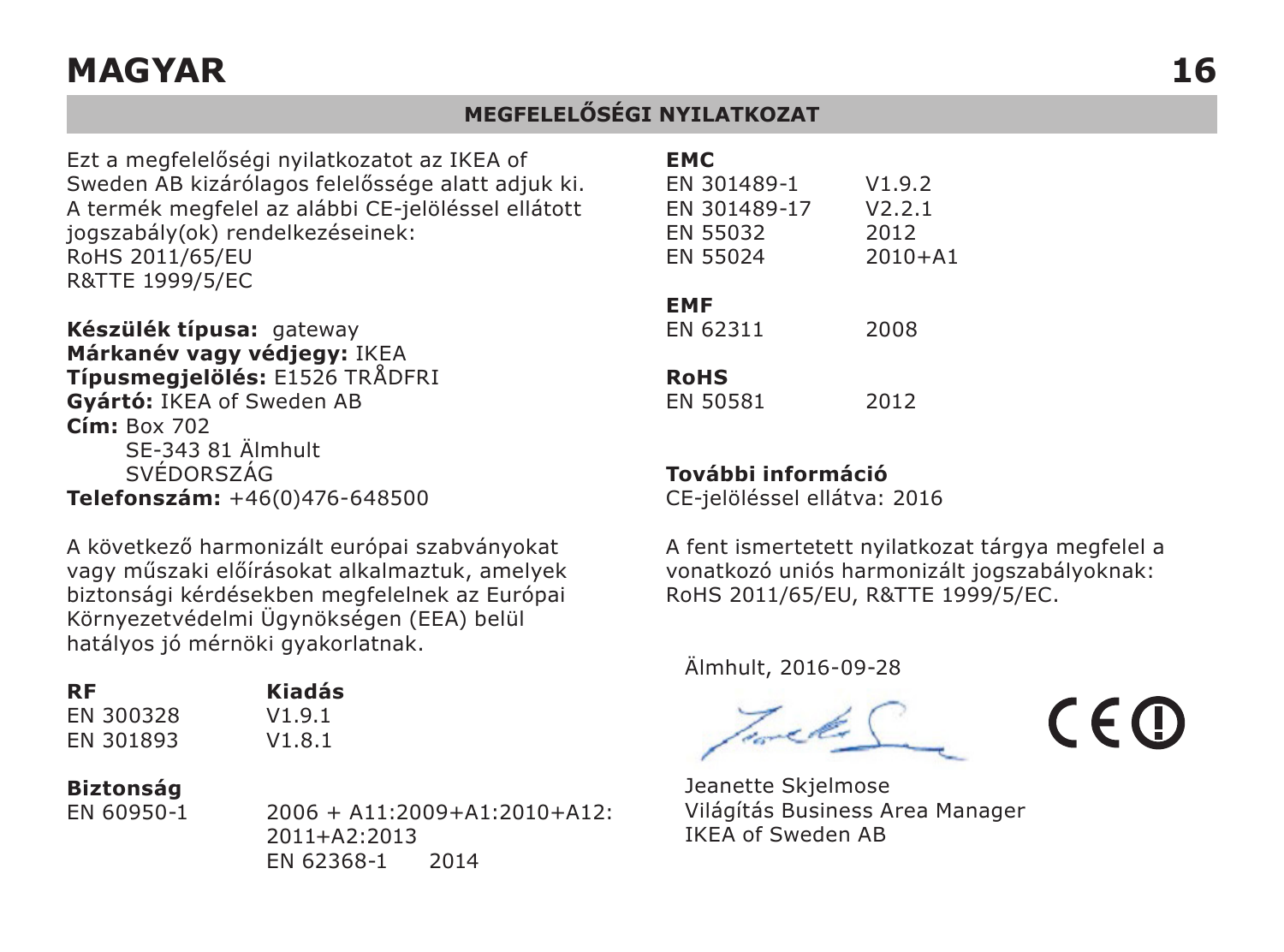### **POLSKI 17**

#### **DEKLARACJA ZGODNOŚCI**

Deklaracja zgodności zostałą wydana na wyłączną odpowiedzialność IKEA of Sweden AB. Produkt spełnia warunki oznakowania CE zgodnie z następującymi dyrektywami: RoHS 2011/65/EU R&TTE 1999/5/EC

**Typ urządzenia:** gateway **Nazwa marki lub znak towarowy:** IKEA **Oznaczenie typu:** E1526 TRÅDFRI **Producent:** IKEA of Sweden AB **Adres producenta:** skr. poczt. 702 SE-343 81 Älmhult SZWEC14 **Numer telefonu:** +46(0)476-648500

Zastosowano następujące europejskie zharmonizowane normy lub specyfikacje techniczne zgodne z zasadami dobrej praktyki produkcyjnej w odniesieniu do kwestii bezpieczeństwa, obowiązujące w Europejskim Obszarze Gospodarczym:

| <b>RF</b> | Wydanie |
|-----------|---------|
| EN 300328 | V1.9.1  |
| EN 301893 | V1.8.1  |

### **Bezpieczeństwo**

EN 60950-1 2006+A11:2009+A1:2010+A12: 2011+A2:2013 EN 62368-1 2014

#### **EMC**

| <b>RoHS</b>            |             |
|------------------------|-------------|
| <b>EMF</b><br>EN 62311 | 2008        |
| EN 55024               | $2010 + A1$ |
| EN 55032               | 2012        |
| EN 301489-17           | V2.2.1      |
| EN 301489-1            | V1.9.2      |

EN 50581 2012

#### **Informacje dodatkowe**

Oznaczenie CE 2016

Przedmiot opisanej powyżej deklaracji jest zgodny z odpowiednim zharmonizowanym ustawodawstwem unijnym RoHS 2011/65/EU i R&TTE 1999/5/EC.

Älmhult, 2016-09-28

Jeanette Skjelmose Business Area Manager Lighting IKEA of Sweden AB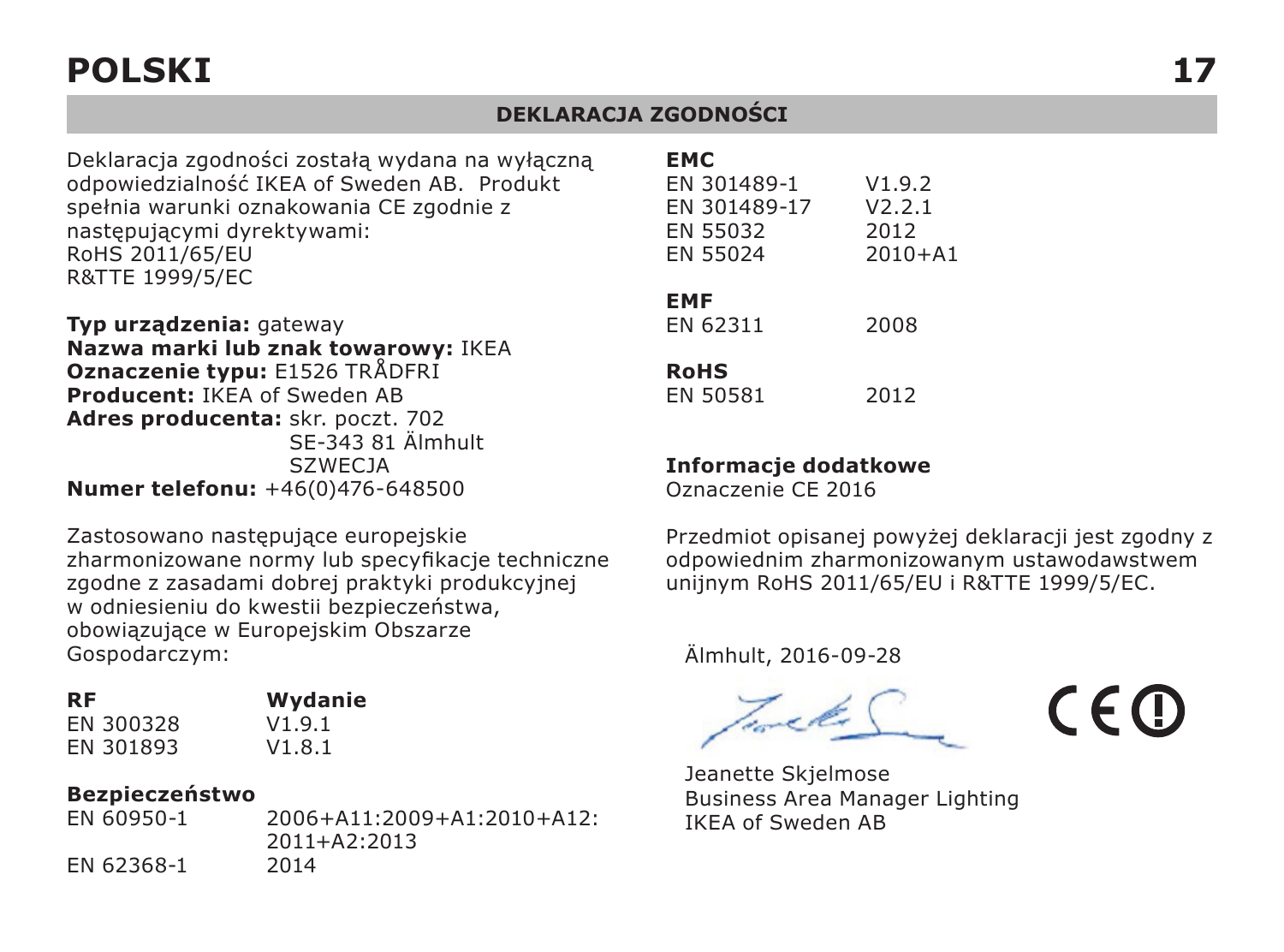### **EESTI 18**

#### **VASTAVUSDEKLARATSIOON**

See vastavusdeklaratsioon on välja antud IKEA of Sweden AB ainuvastutusel. Toode vastab CEmarkeeringu sätetele järgnevate sätete alusel: RoHS 2011/65/EU R&TTE 1999/5/EC

**Seadme tüüp:** Gateway **Tootemargi nimi või kaubamärk:** IKEA **Tüübi tähistus:** E1526 TRÅDFRI **Tootja:** IKEA of Sweden AB **Aadress:** Box 702 SE-343 81 Älmhult **ROOTSI Telefoninumber:** +46(0)476-648500

Rakendatud on järgnevaid kooskõlas olevaid Euroopa standardeid või tehnilisi näitajaid, mis on vastavuses hea inseneripraktikaga, mis eeldab EEAga vastavuses olevaid ohutusnõudeid.

> **RF Väljaanne**  $V1.9.1$  $V1.8.1$

| <b>RF</b> |           |  |
|-----------|-----------|--|
|           | EN 300328 |  |
|           | EN 301893 |  |

**Ohutus**<br>**EN 60950-1**  $2006 + A11:2009+A1:2010+A12$ : 2011+A2:2013 EN 62368-1 2014

#### **EMC**

| EN 301489-1  | V1.9.2      |
|--------------|-------------|
| EN 301489-17 | V2.2.1      |
| EN 55032     | 2012        |
| EN 55024     | $2010 + A1$ |
| <b>EMF</b>   |             |
| EN 62311     | 2008        |
| <b>RoHS</b>  |             |
| EN 50581     | 2012        |

#### **Lisateave**

CE-markeering 2016

Ülal kirjeldatud deklaratsiooni alus on vastavuses asjakohaste Liidu kooskõla määravate seadusaktidega RoHS 2011/65/EU ja R&TTE 1999/5/ EC.

Älmhult, 28.09.2016

Jeanette Skjelmose Äritegevusejuht, valgustus IKEA of Sweden AB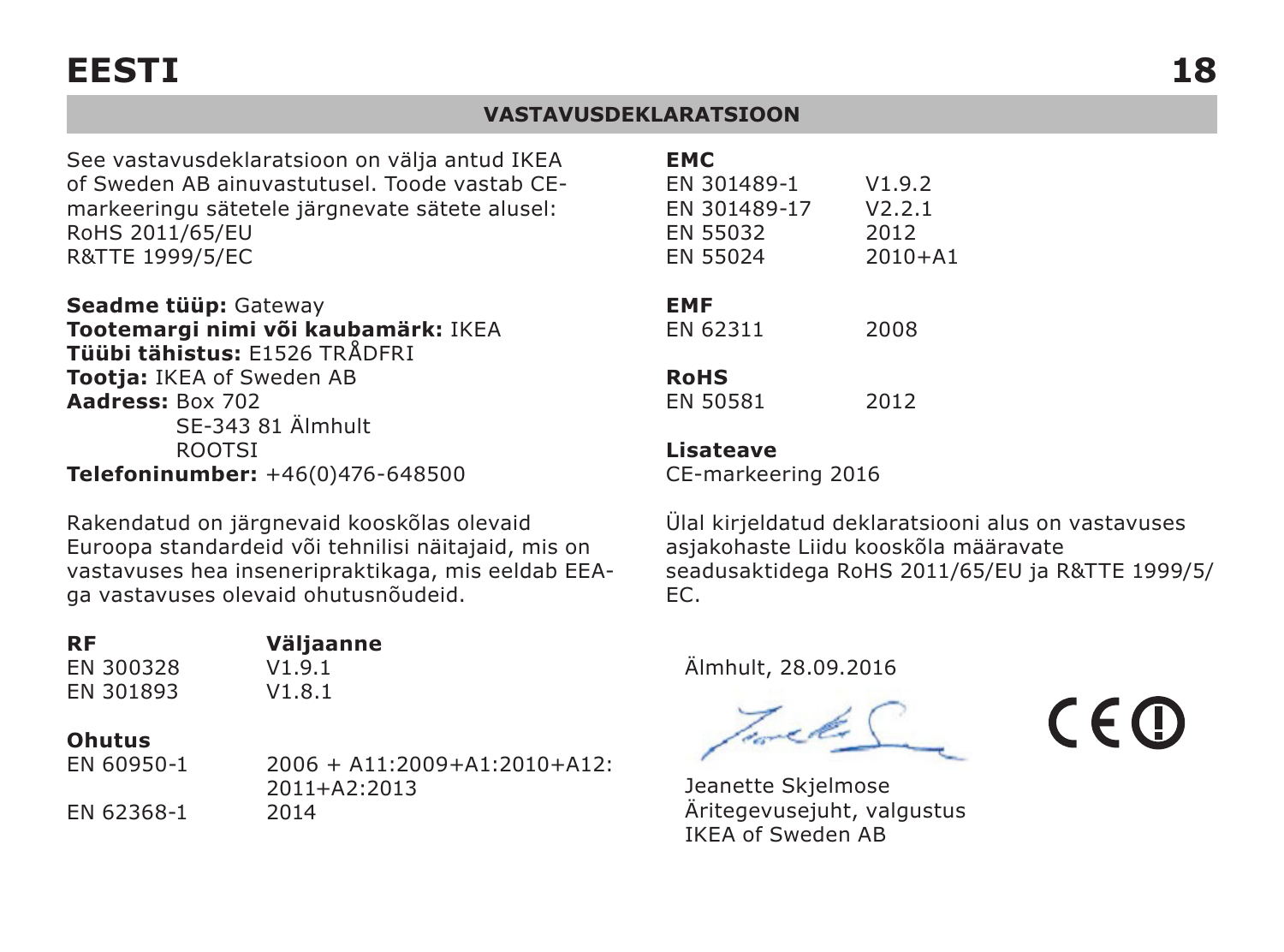## **LATVIEŠU 19**

#### **ATBILSTĪBAS DEKLARĀCIJA**

Šī atbilstības deklarācija ir izdota vienīgi uz "IKEA of Sweden AB" atbildību. Šī prece atbilst CE marķējuma noteikumiem un prasībām saskaņā ar turpmāk minētajām direktīvām:

Direktīva RoHS 2011/65/ES par dažu bīstamu vielu izmantošanas ierobežošanu elektriskās un elektroniskās iekārtās

Direktīva R&TTE 1999/5/EK par radioiekārtām un telekomunikāciju termināla iekārtām un to atbilstības savstarpējo atzīšanu

**Iekārtas tips:** vārtejai (gateway) **Zīmola nosaukums vai preču zīme:** IKEA **Tipa apzīmējums:** E1526 TRÅDFRI **Ražotājs:** IKEA of Sweden AB **Adrese:** Box 702 SE-343 81 Älmhult ZVIEDRIJA **Tālruņa Nr.:** +46(0)476-648500

Piemēroti attiecīgie ES saskaņotie standarti vai tehniskie noteikumi, kas atbilst EEZ spēkā esošai labai inženiertehniskajai praksei drošības jautājumos.

| <b>RF</b><br>EN 300328<br>EN 301893 | <b>Izdevums</b><br>V1.9.1<br>V1.8.1              |
|-------------------------------------|--------------------------------------------------|
| Drošība                             |                                                  |
| EN 60950-1                          | 2006 + A11:2009+A1:2010+A12:<br>$2011 + A2:2013$ |
| EN 62368-1                          | 2014                                             |

#### **Elektromagnētiskā saderība (EMS)**

| EN 301489-1  | V1.9.2      |
|--------------|-------------|
| EN 301489-17 | V2.2.1      |
| EN 55032     | 2012        |
| EN 55024     | $2010 + A1$ |

**Elektromagnētiskās frekvences (EMF)**

EN 62311

### **Bīstamo vielu ierobežošana (RoHS)**

**EN 50581** 

#### **Papildu informācija**

Precei 2016. gadā piešķirts CE marķējums.

Iepriekš aprakstītais deklarācijas priekšmets atbilst attiecīgajiem Eiropas Savienības saskaņošanas tiesību aktiem: RoHS 2011/65/ES un R&TTE 1999/5/EK.

Elmhulta, 2016-09-28

CEC

Ženete Skjelmose Par apgaismojuma precēm atbildībā biznesa daļas vadītāja IKEA of Sweden AB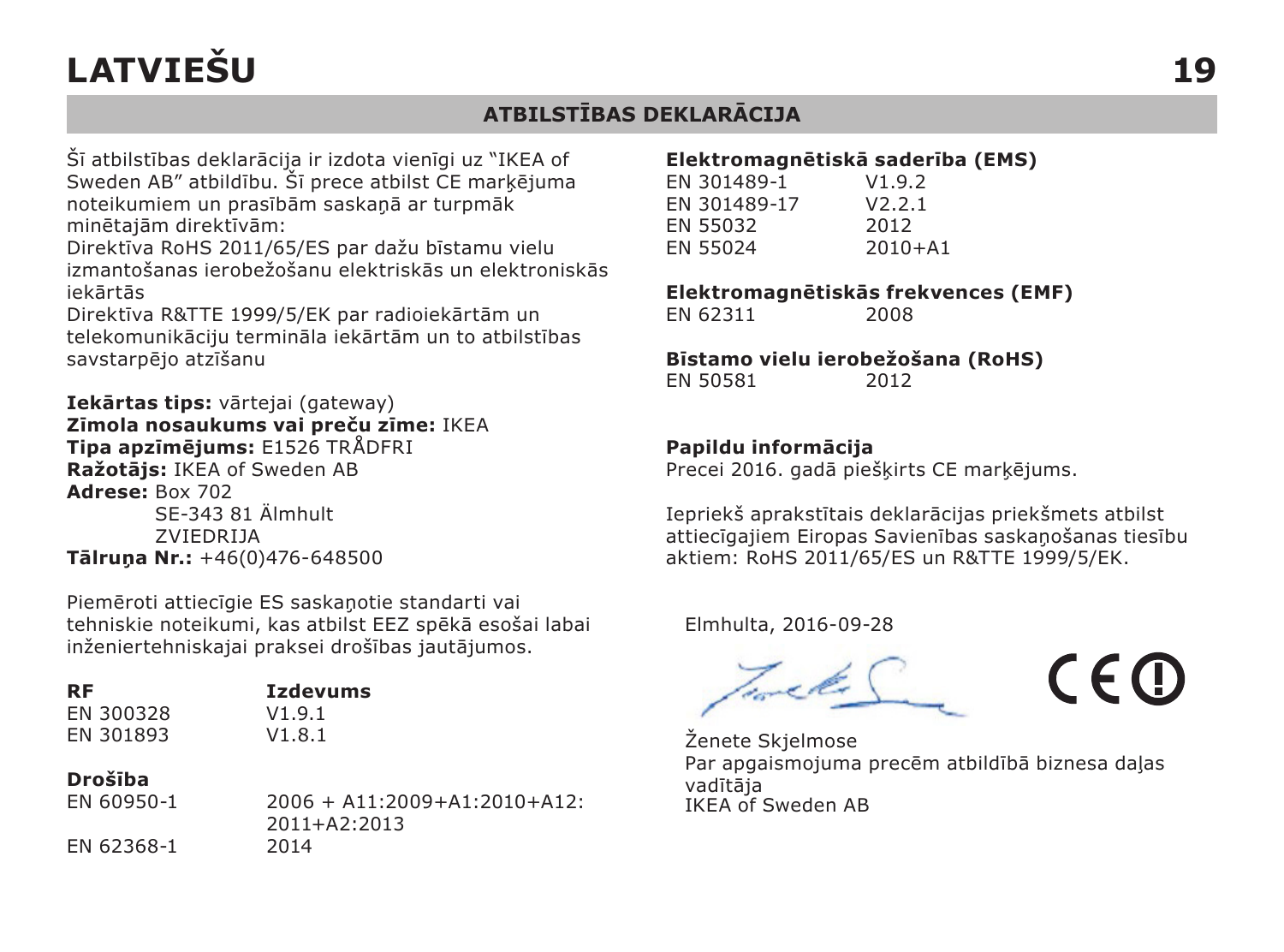### **LIETUVIŲ 20**

#### **ATITIKTIES DEKLARACIJA**

Šią atitikties deklaraciją pateikė ir visą atsakomybę už ioie pateikta informaciją prisiima "IKEA of Sweden AB". Šis gaminys pažymėtas CE ženklu, nes atitinka toliau nurodytų direktyvų reikalavimus: RoHS 2011/65/EU R&TTE 1999/5/EC

**Įrangos tipas:** gateway **Registruotasis prekės pavadinimas arba prekės ženklas:** IKEA **Tipo pavadinimas:** E1526 TRÅDFRI **Gamintojas:** IKEA, Švedijos AB **Adresas:** Pašto dėžutė 702 SE-343 81 Älmhultas Švedija **Telefono Nr.:** +46(0)476-648500

Buvo laikomasi toliau nurodytų suderintų jų Europos standartų ar techninių specifikacijų, neprieštaraujančių EEE taikomiems geros inžinerinės praktikos reikalavimams, susijusiems su sauga.

| <b>RF</b> | Laida  |
|-----------|--------|
| EN 300328 | V1.9.1 |
| EN 301893 | V1.8.1 |

**Sauga**<br>FN 60950-1  $2006 + 411:2009 + 41:2010 + 412$ : 2011+A2:2013 EN 62368-1 2014

#### **EMC direktyva**

| EN 301489-1  | V1.9.2    |
|--------------|-----------|
| EN 301489-17 | V2.2.1    |
| EN 55032     | 2012      |
| EN 55024     | $2010+A1$ |
|              |           |

**EMF direktyva**

EN 62311 2008

#### **RoHS direktyva**

EN 50581 2012

#### **Papildoma informacija**

Paženklintas CE 2016 m.

Deklaracijoje paminėtas gaminys atitinka ES suderintų jų standartų RoHS 2011/65/EU bei R&TTE 1999/5/EC reikalavimus.

Älmhultas, 2016-09-28

Track

Jeanette Skjelmose Veiklos srities vadovė, Apšvietimo prekės IKEA of Sweden AB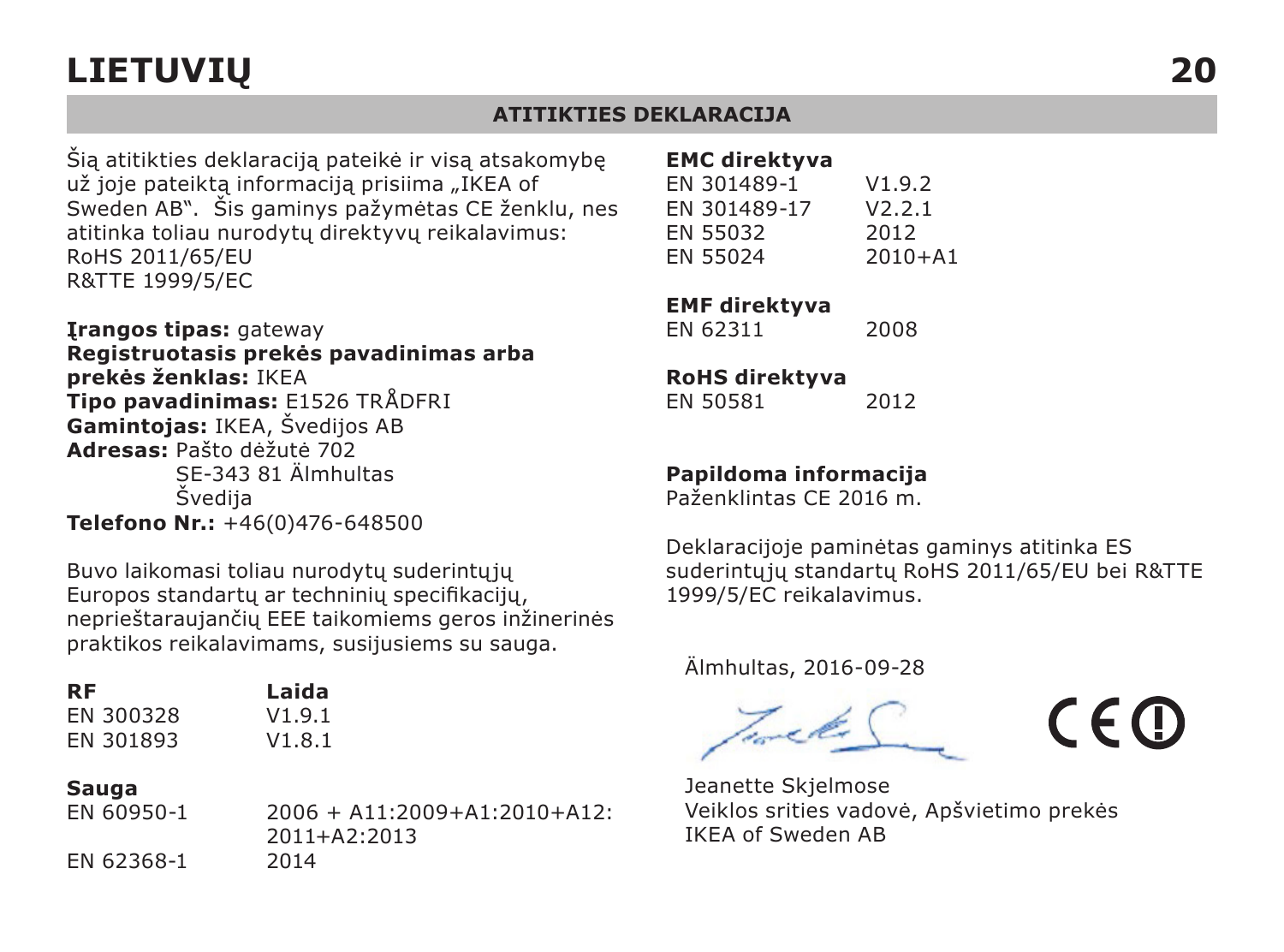## **PORTUGUÊS 21**

#### **DECLARAÇÃO DE CONFORMIDADE**

Esta declaração de conformidade é da inteira responsabilidade da IKEA of Sweden AB. Este produto está em conformidade com a marcação CE de acordo com as seguintes diretivas: RoHS 2011/65/EU R&TTE 1999/5/EC

**Tipo de equipamento:** porta de entrada (gateway) **Nome da marca ou marca comercial:** IKEA **Designação do tipo:** E1526 TRÅDFRI **Fabricante:** IKEA of Sweden AB **Endereço:** Box 702 SE-343 81 Älmhult SUÉCIA **Número de Telefone:** +46(0)476-648500

Foram aplicadas as seguintes normas europeias harmonizadas ou especificações técnicas, em conformidade com as boas práticas de engenharia em matéria de segurança em vigor no EEA.

| RF                      | Versão           |
|-------------------------|------------------|
| EN 300328               | V1.9.1           |
| EN 301893               | V1.8.1           |
| Segurança<br>EN 60950-1 | $2006 + A11:200$ |
|                         |                  |

 $9+41:2010+412:$ 2011+A2:2013 EN 62368-1 2014

#### **EMC**

| EN 301489-1  | V1.9.2      |
|--------------|-------------|
| EN 301489-17 | V2.2.1      |
| EN 55032     | 2012        |
| EN 55024     | $2010 + A1$ |
|              |             |
| <b>EMF</b>   |             |
| EN 62311     | 2008        |
|              |             |
| <b>RoHS</b>  |             |
| EN 50581     | 2012        |
|              |             |

**Informação adicional**

Marcação CE 2016

O objeto da declaração descrita acima está em conformidade com a legislação harmonizada relevante da UE, RoHS 2011/65/EU e R&TTE 1999/5/ EC.

Älmhult, 2016-09-28

CEC

Jeanette Skjelmose Business Area Manager Lighting IKEA of Sweden AB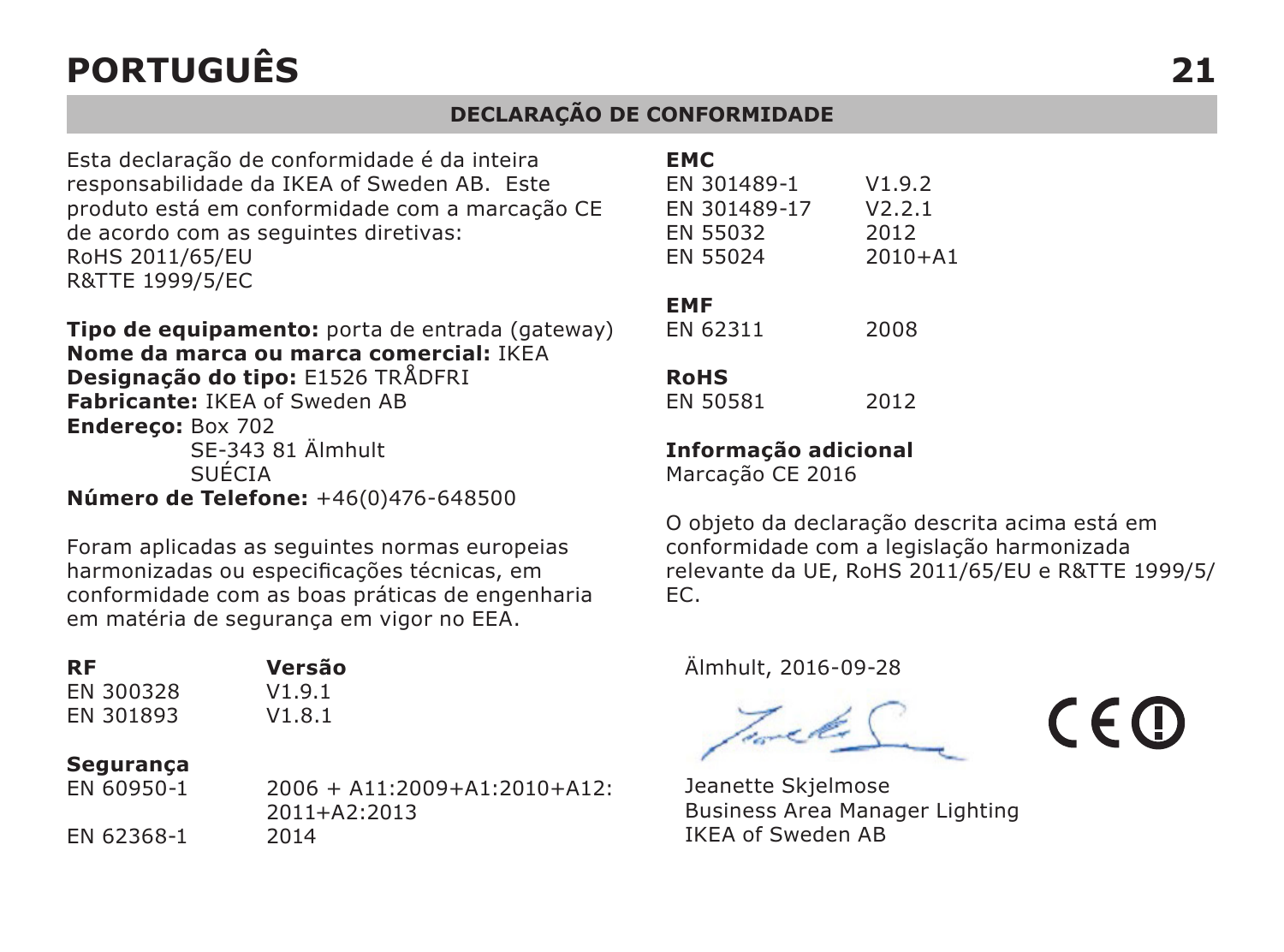## **ROMÂNA 22**

#### **DECLARAȚIE DE CONFORMITATE**

Această declarație de conformitate este emisă sub responsabilitatea IKEA of Sweden AB. Produsul este în conformitate cu prevederile UE şi îndeplineşte următoarele directive: RoHS 2011/65/EU R&TTE 1999/5/EC

**Tipul echipamentului:** gateway **Nume marcă sau marcă comercială:** IKEA **Denumire tip:** E1526 TRÅDFRI **Producător:** IKEA of Sweden AB **Adresa:** Box 702 SE-343 81 Älmhult SUEDIA **Nr. de telefon:** +46(0)476-648500

Au fost aplicate următoarele standarde europene si specificatii tehnice care sunt conforme cu standardele de bune practici în inginerie.

| RF |           |  |
|----|-----------|--|
|    | EN 300328 |  |
|    | EN 301893 |  |

#### **RF Versiune**  $V1.9.1$

 $V1.8.1$ 

### **Siguranță**

EN 62368-1 2014

 $2006 + A11:2009+A1:2010+A12$ : 2011+A2:2013

#### **EMC**

| EN 301489-1  | V1.9.2      |
|--------------|-------------|
| EN 301489-17 | V2.2.1      |
| EN 55032     | 2012        |
| EN 55024     | $2010 + A1$ |
| <b>EMF</b>   |             |
| EN 62311     | 2008        |
| <b>RoHS</b>  |             |
| EN 50581     | 2012        |

#### **Informaţii suplimentare** EU 2016

Obiectul declaratiei descrise mai sus este în conformitate cu legislatia UE RoHS 2011/65/EU si R&TTE 1999/5/EC

Älmhult, 28-09-2016

Jeanette Skjelmose Business Area Manager Lighting IKEA of Sweden AB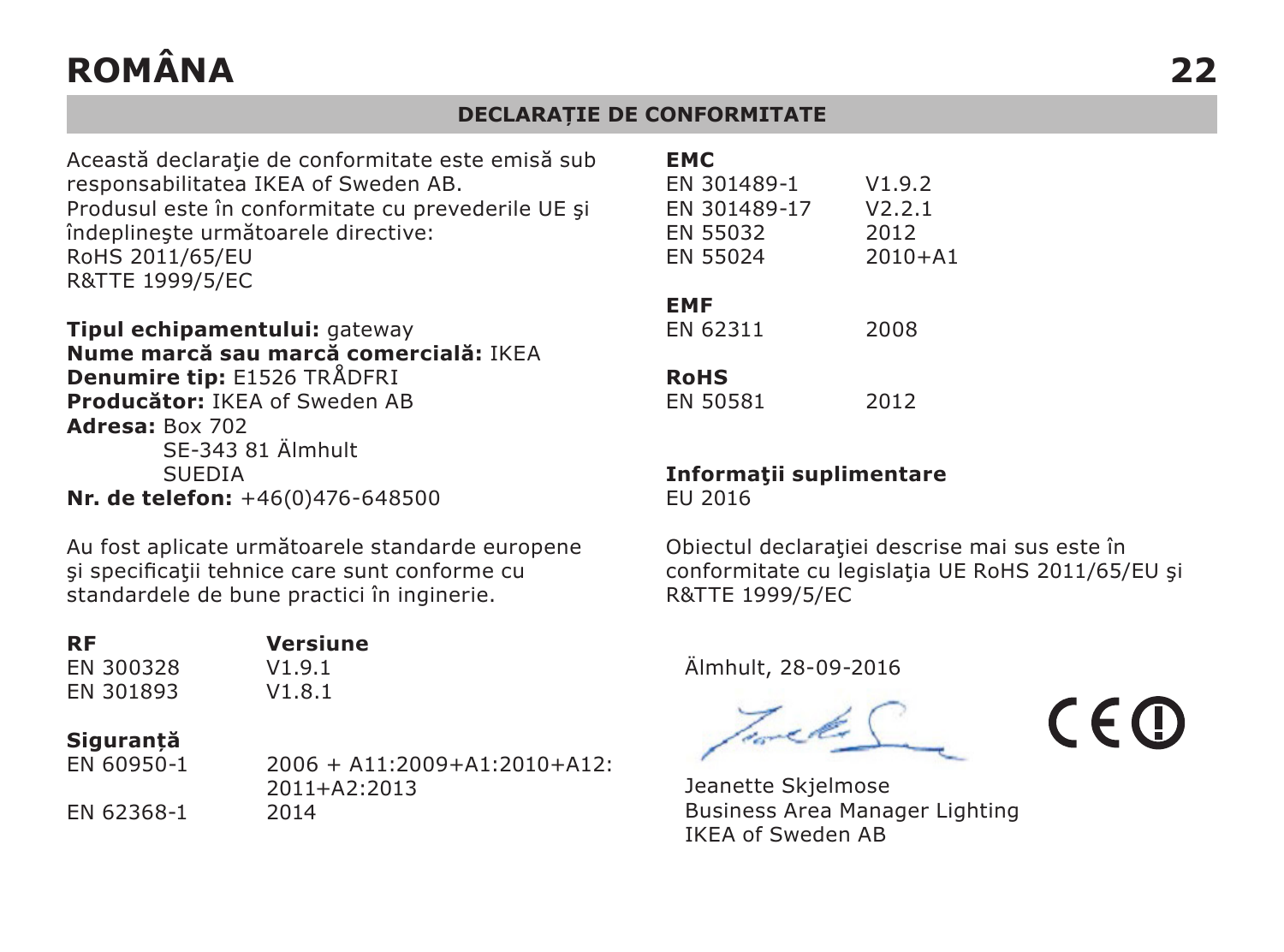### **SLOVENSKY 23**

#### **VYHLÁSENIE O ZHODE**

Toto vyhlásenie o zhode je vydané na výlučnú zodpovednosť IKEA of Sweden AB. Výrobok nesie označenie CE v súlade s ustanoveniami uvedených smerníc: RoHS 2011/65/EU

R&TTE 1999/5/EC

**Typ zariadenia:** gateway **Obchodný názov alebo obchodná známka:** IKEA **Typové označenie:** E1526 TRÅDFRI **Výrobca:** IKEA of Sweden AB **Adresa:** Box 702 SE-343 81 Älmhult Švédsko **Telefón:** +46(0)476-648500

Výrobok spĺňa harmonizované európske normy alebo technické špecifikácie, ktoré sú v súlade so správnymi technickými postupmi v bezpečnostných otázkach platnými v EHP.

#### **Rádiová**

**frekvencia (RF) Verzia** EN 300328 V1.9.1

**EN 301893** 

### **Bezpečnosť**

 $2006 + A11:2009+A1:2010+A12$ : 2011+A2:2013 EN 62368-1 2014

#### **Elektromagnetická kompatiblita (EMC)**

| EN 301489-1  | V1.9.2      |
|--------------|-------------|
| EN 301489-17 | V2.2.1      |
| EN 55032     | 2012        |
| EN 55024     | $2010 + A1$ |
|              |             |

**Elektromagnetické polia (EMF)** 

EN 62311 2008

**Obmedzenie používania určitých nebezpečných látok (RoHS)** EN 50581 2012

**Ďalšie informácie**

Označenie CE 2016

Predmet tohto vyhlásenia je v súlade s príslušnými harmonizačnými právnymi predpismi Únie: RoHS 2011/65/EU a R&TTE 1999/5/EC.

Älmhult, 2016-09-28.

Jeanette Skjelmose Business Area Manager Lighting IKEA of Sweden AB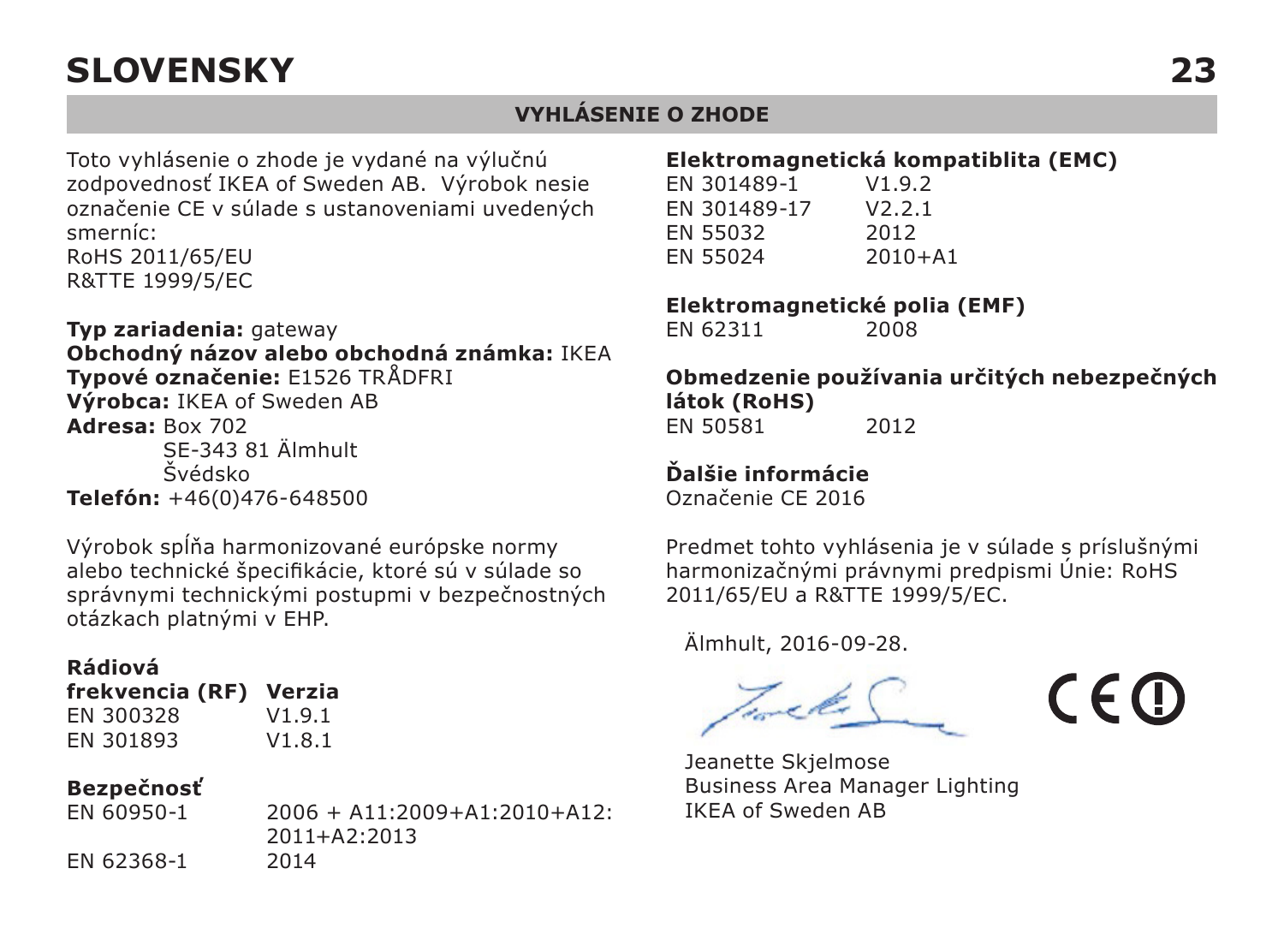### **БЪЛГАРСКИ 24**

#### **ДЕКЛАРАЦИЯ ЗА СЪОТВЕТСТВИЕ**

Настоящата декларация за съответствие е издадена на отговорността на IKEA of Sweden AB. Продуктът отговаря на разпоредбите за СЕ маркировка съгласно следните директиви: RoHS 2011/65/EU R&TTE 1999/5/EC

**Вид оборудване:** gateway **Име на марката или търговска марка:** IKEA **Определение на вида:** E1526 TRÅDFRI **Производител:** IKEA of Sweden AB **Адрес:** Box 702 SE-343 81 Älmhult ШВЕЦИЯ **Телефонен №:** +46(0)476-648500

Следните хармонизирани европейски стандарти или технически спецификации, в съответствие с добра инженерна практика по отношение на безопасността, валидни в ЕИЗ, са приложени.

| RF        |  |
|-----------|--|
| EN 300328 |  |
| EN 301893 |  |

#### **RF Издание**  $V1.9.1$

 $V1.8.1$ 

### **Безопасност**<br>**FN 60950-1**

 $2006 + 411:2009 + 41:2010 + 412$ : 2011+A2:2013 EN 62368-1 2014

#### **EMC**

| EN 301489-1  | V1.9.2    |
|--------------|-----------|
| EN 301489-17 | V2.2.1    |
| EN 55032     | 2012      |
| EN 55024     | $2010+A1$ |
|              |           |
| <b>EMF</b>   |           |
| EN 62311     | 2008      |
|              |           |
| <b>RoHS</b>  |           |
| EN 50581     | 2012      |
|              |           |

#### **Допълнителна информация**

СЕ-маркировка 2016

Обектът на декларацията, описана по-горе, отговаря на съответните законодателства на Съюза за хармонизация RoHS 2011/65/EU и R&TTE 1999/5/ EC.

Älmhult, 2016-09-28

Tare

Jeanette Skjelmose Бизнес Мениджър Осветление IKEA of Sweden AB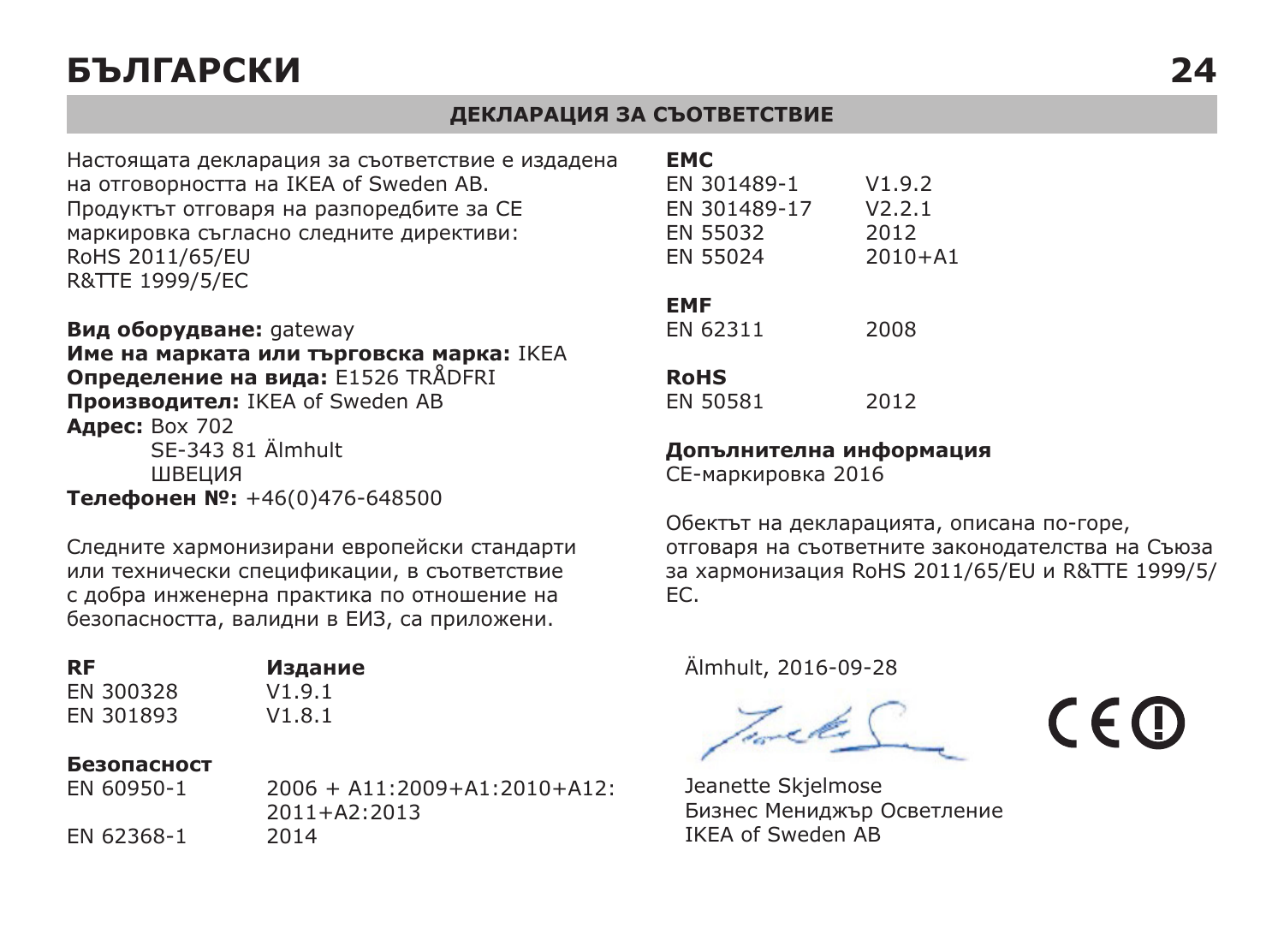### **HRVATSKI 25**

#### **IZJAVA O SUKLADNOSTI**

Društvo IKEA of Sweden AB isključivo je odgovorno za ovu Izjavu o sukladnosti. Proizvod zadovoljava odredbe koje se odnose na CE oznake prema sljedećim direktivama: Direktiva 2011/65/EU Direktiva 1999/5/EZ.

**Tip opreme:** pristupniku **Naziv branda ili trgovačka marka:** IKEA **Oznaka tipa:** E1526 TRÅDFRI **Proizvođač:** IKEA of Sweden AB **Adresa:** Box 702 SE-343 81 Älmhult ŠVEDSKA **Br. telefona:** +46(0)476-648500

Primijenjeni su sljedeći usklađeni europski standardi ili tehničke specifikacije koje su u skladu s dobrom inženjerskom praksom unutar Europskog gospodarskog prostora (EEA).

#### **Radijska**

**frekvencija (RF) Izdanje** 

 $EN 300328$ EN 301893 V1.8.1

### **Sigurnost**<br>FN 60950-1

 $2006 + 411:2009 + 41:2010 + 412$ : 2011+A2:2013 EN 62368-1 2014

#### **Elektromagnetska kompatibilnost (EMC)**

| V1.9.2    |
|-----------|
| V2.2.1    |
| 2012      |
| $2010+A1$ |
|           |

**Elektromagnetska polja (EMF)**

| EN 62479 | 2010 |
|----------|------|

**RoHS** EEN 62311 2008

#### **Dodatne informacije**

CE oznaka 2016.

Proizvod iz ove Izjave u skladu je s odnosnim propisima EU-a: 2011/65/EU i 1999/5/EZ.

Älmhult, 28.09.2016.

Jeanette Skjelmose Voditeljica odjela rasvjete IKEA of Sweden AB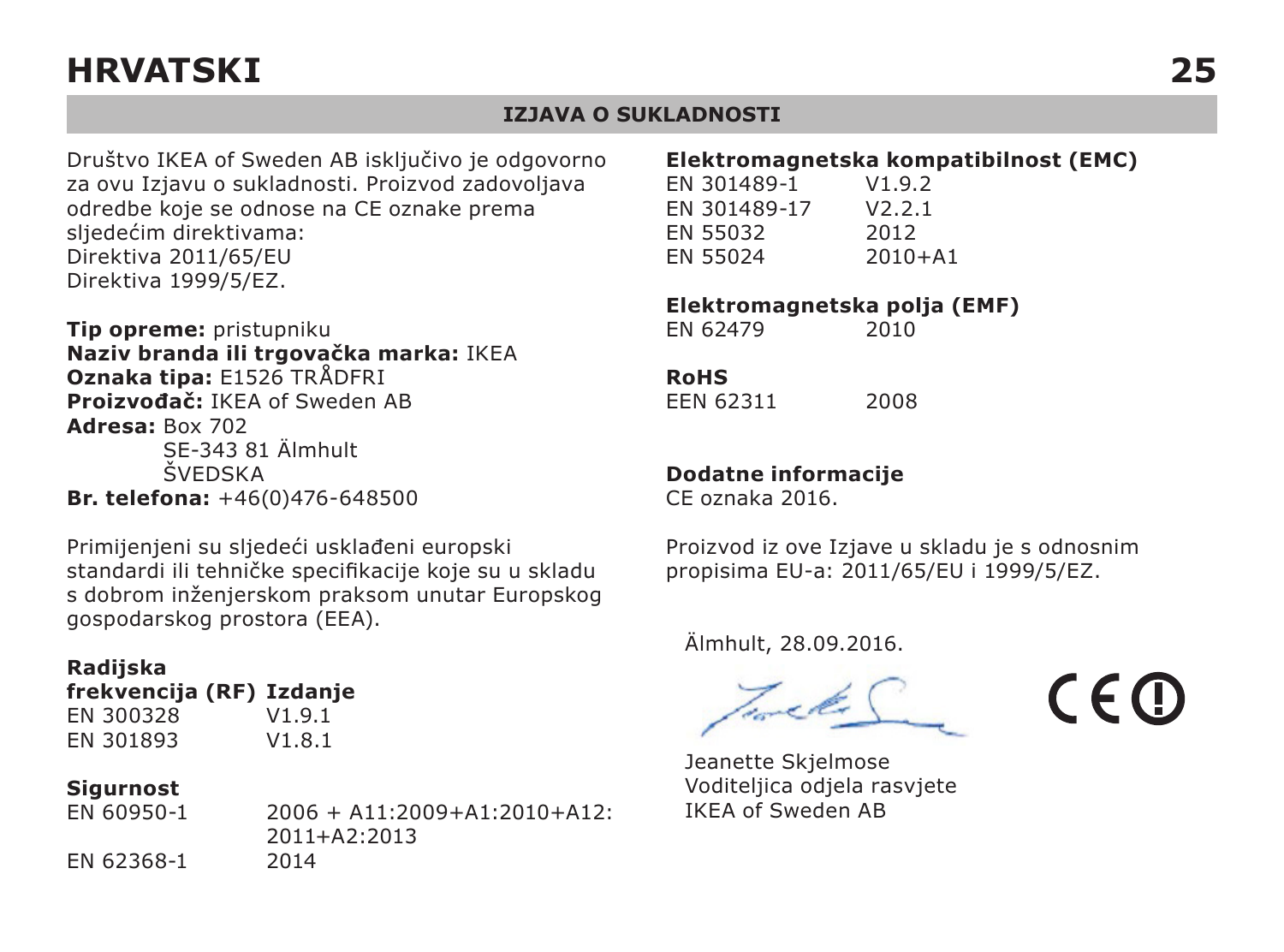### **ΕΛΛΗΝΙΚΑ 26**

#### **ΔΗΛΩΣΗ ΣΥΜΜΟΡΦΩΣΗΣ**

Η παρούσα δήλωση συμμόρφωσης εκδίδεται υπό την αποκλειστική ευθύνη της IKEA of Sweden AB. Το προϊόν πληροί τις προδιαγραφές της σήμανσης CE, σύμφωνα με τις ακόλουθες οδηγίες: RoHS 2011/65/ΕΕ R&TTE 1999/5/ΕΚ

**Τύπος εξοπλισμού:** Gateway **Επωνυμία ή εμπορικό σήμα:** IKEA **Ονομασία τύπου:** E1526 TRÅDFRI **Κατασκευαστής:** IKEA of Sweden AB **Διεύθυνση:** Ταχ. θυρίδα 702 SE-343 81 Älmhult ΣΟΥΗΔΙΑ **Αρ. τηλεφώνου:** +46(0)476-648500

Τα ακόλουθα εναρμονισμένα Ευρωπαϊκά πρότυπα ή οι ακόλουθες προδιαγραφές, που συμμορφώνονται με τις ορθές πρακτικές μηχανολογικής σχεδίασης ως προς τα θέματα ασφαλείας που επιβάλλονται εντός του ΕΟΧ, έχουν εφαρμοστεί.

### **Ραδιοσυχνότητες (RF) Έκδοση**

 $EN 300328$ EN 301893 V1.8.1

### **Ασφάλεια**

 $2006 + 411:2009 + A1$ 2010+A12:2011+A2:2013 EN 62368-1 2014

#### **Ηλεκτρομαγνητική συμβατότητα (EMC)**

| V1.9.2                                              |
|-----------------------------------------------------|
| V2.2.1                                              |
| 2012                                                |
| $2010 + A1$                                         |
| EN 301489-1<br>EN 301489-17<br>EN 55032<br>EN 55024 |

**Ηλεκτρομαγνητικά πεδία (EMF)** EN 62311 2008

**Περιορισμός χρήσης επικίνδυνων ουσιών στα είδη ηλεκτρικού και ηλεκτρονικού εξοπλισμού (RoHS)** EN 50581 2012

#### **Επιπλέον πληροφορίες**

Το προϊόν φέρει σήμανση CE 2016

Σκοπός της προαναρθείσας δήλωσης είναι η συμμόρφωση με τους σχετικούς κανονισμούς εναρμόνισης RoHS 2011/65/ΕΕ και R&TTE 1999/5/ΕΚ της Ευρωπαϊκής Ένωσης.

Älmhult, 2016-09-28

 $C \in \mathbb{C}$ 

Jeanette Skjelmose Διευθυντής επιχειρηματικού τομέα φωτισμού IKEA of Sweden AB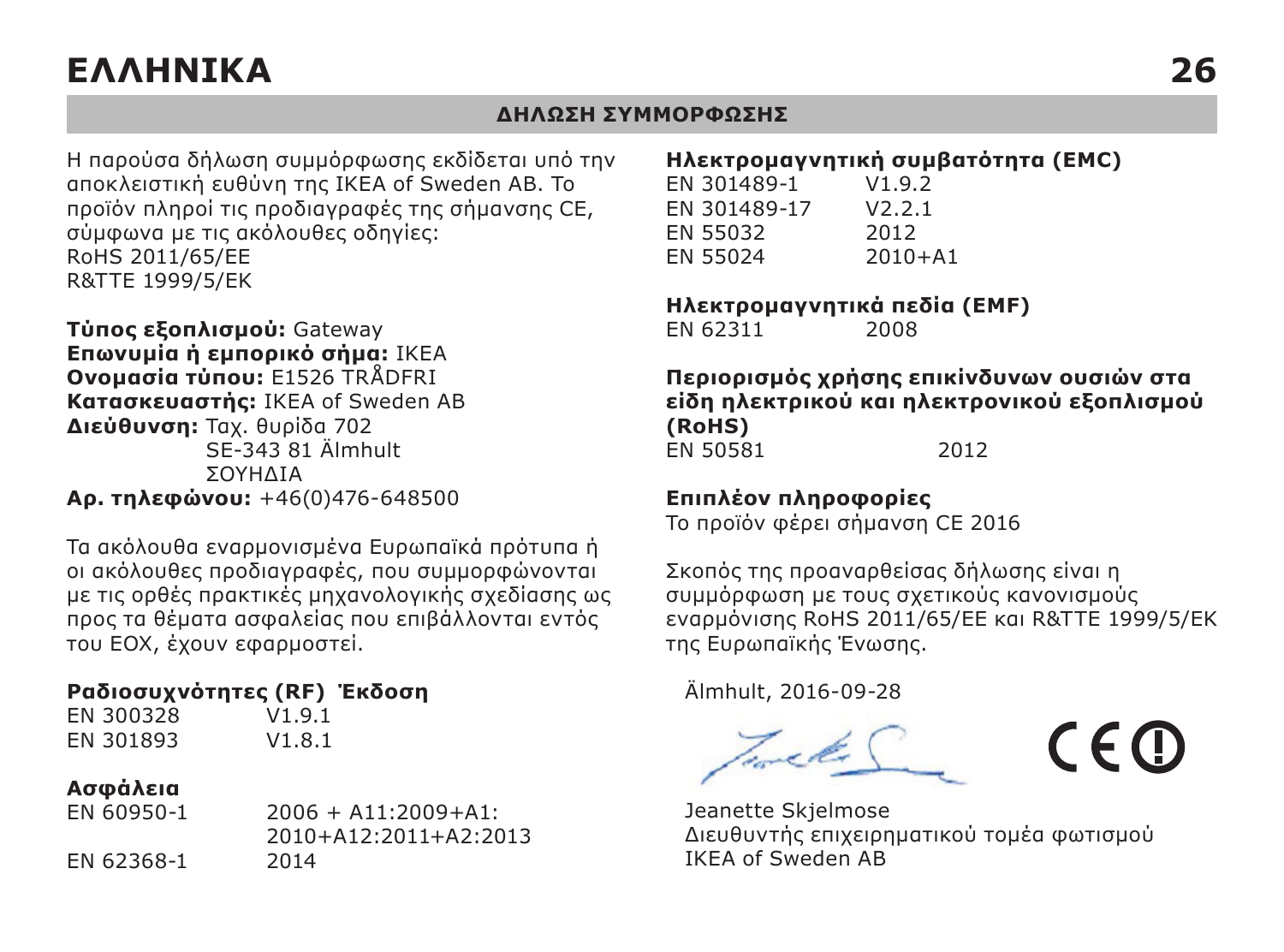## **РУССКИЙ 27**

#### **ЗАЯВЛЕНИЕ О СООТВЕТСТВИИ**

Эта декларация соответствия опубликована при полной ответственности ИКЕА оф Свиден АО. Этот товар соответствует положению для маркировки знаком СЕ по следующим директивам:

Директива по ограничению использования потенциально опасных элементов в электротехническом и электронном оборудовании и в производстве 2011/65/EU (RoHS 2011/65/ EU)

Директива по экологическому проектированию продукции, связанной с энергопотреблением 1999/5/EC (R&TTE 1999/5/ EC)

**Тип оборудования:** gateway **Марка или товарный знак:** IKEA **Обозначение типа:** E1526 TRÅDFRI **Изготовитель:** IKEA of Sweden AB **Адрес:** Box 702 SE-343 81 Älmhult ШВЕЦИЯ **Телефон:** +46(0)476-648500

Были применены следующие гармонизированные европейские стандарты или технические спецификации, соответствующие надлежащей инженерной практике в вопросах безопасности, действующие в Европейской Экономической Зоне:

| Редакция |
|----------|
| V1.9.1   |
| V1.8.1   |
|          |

### **Безопасность**<br>**EN 60950-1**

 $2006 + 411:2009 + 41:2010 + 412:2011$  $+$ A2:2013<br>2014 **EN 62368-1** 

#### **Директива по электромагнитной совместимости (EMC)**

| FN 301489-1  | V1.9.2    |
|--------------|-----------|
| FN 301489-17 | V2.2.1    |
| FN 55032     | 2012      |
| FN 55024     | $2010+A1$ |
|              |           |

**Директива по электромагнитным полям (EMF)**  $EN$  62311

**Директива по ограничению использования опасных веществ (RoHS)** EN 50581 2012

#### **Дополнительная информация**

о Маркировке знаком СЕ 2016

Объект декларирования, описанный выше, соответствует гармонизированным стандартам Директивы по ограничению использования потенциально опасных элементов в электротехническом и электронном оборудовании и в производстве 2011/65/EU (RoHS) и Директивы на радиооборудование и телекоммуникационное оборудование 1999/5/EC (R&TTE)

Älmhult, 2016-09-28

Жанетт Скьельмосе Менеджер бизнес-группы «Свет» ИКЕА оф Свиден АО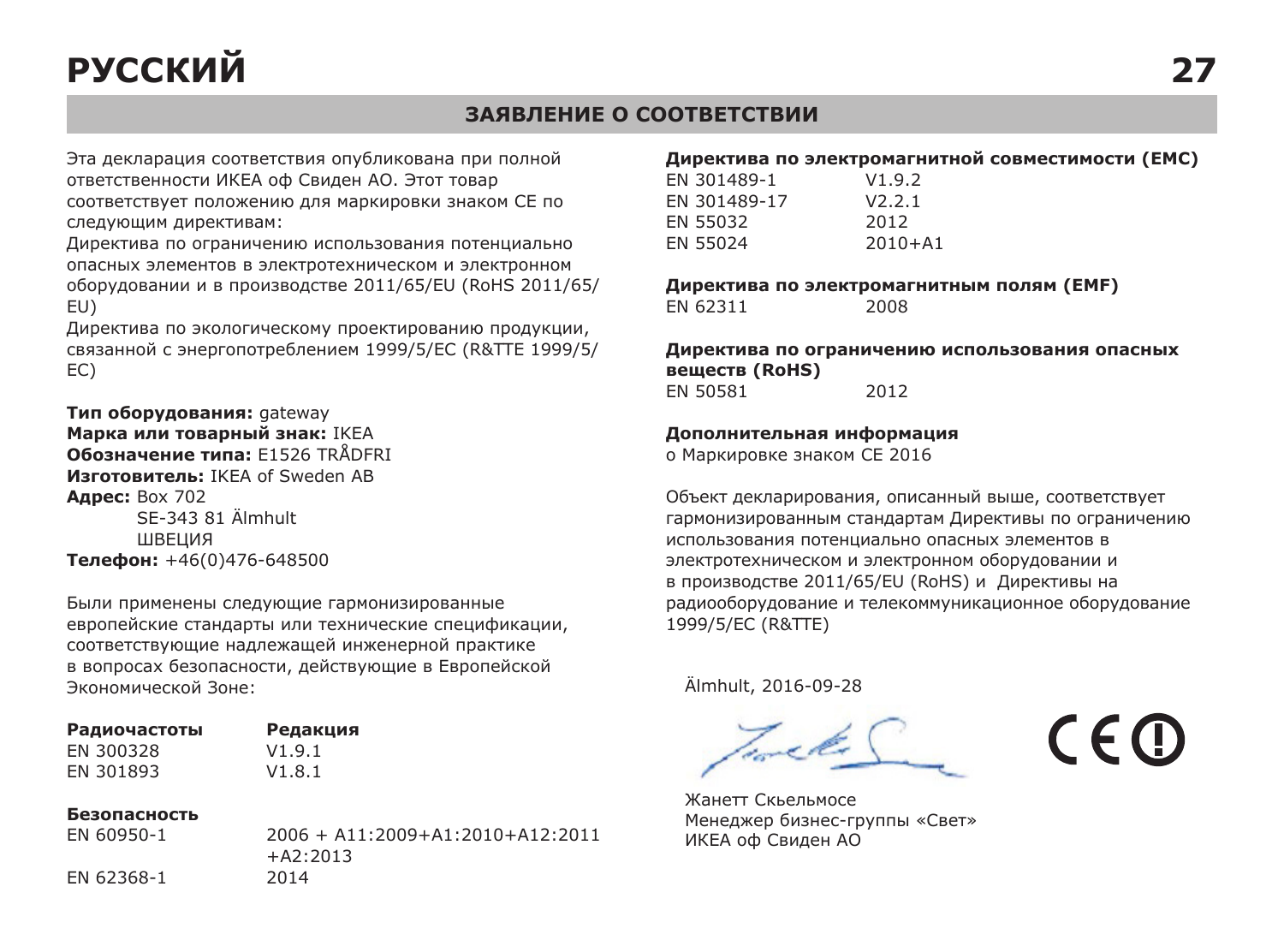### **SRPSKI 28**

#### **IZJAVA O USKLAĐENOSTI**

Izjava o usklađenosti se izdaje pod isključivom odgovornošću IKEA of Sweden AB. Proizvod je u skladu s direktivom(ama) CE-označavanju: RoHS 2011/65/EU R&TTE 1999/5/EZ

**Vrsta opreme:** gateway **Ime brenda ili zaštitni znak:** IKEA **Oznaka vrste:** E1526 TRÅDFRI **Proizvođač:** IKEA iz Švedske AB **Adresa:** Box 702 SE-343 81 Älmhult ŠVEDSKA **Br. telefona:** +46(0)476-648500

Primenjeni su sledeće nabrojani usklađeni evropski standardi ili tehničke specifikacije, a koji su u skladu s dobrom inžinjerskom praksom vezanom za pitanja bezbednosti, na snazi u EEA.

**RF Izdanje**

EN 300328 V1.9.1<br>FN 301893 V1.8.1 FN 301893

### Bezbednost<br>EN 60950-1

EN 62368-1 2014

 $2006 + A11:2009+A1:2010+A12$ : 2011+A2:2013

#### **EMC**

| <b>RoHS</b>            |                     |
|------------------------|---------------------|
| <b>EMF</b><br>EN 62311 | 2008                |
| EN 55032<br>EN 55024   | 2012<br>$2010 + A1$ |
| EN 301489-17           | V2.2.1              |
| EN 301489-1            | V1.9.2              |

EN 50581 2012.

#### **Dodatne informacije**

CE-oznaka 2016

Predmet ovde navedene izjave o usklađenosti je usklađen s relevantnim zahtevima EU o harmonizaciji RoHS 2011/65/EU, R&TTE 1999/5/EZ.

Älmhult, 2016-09-28

Jeanette Skjelmose Menadžer IKEA of Sweden AB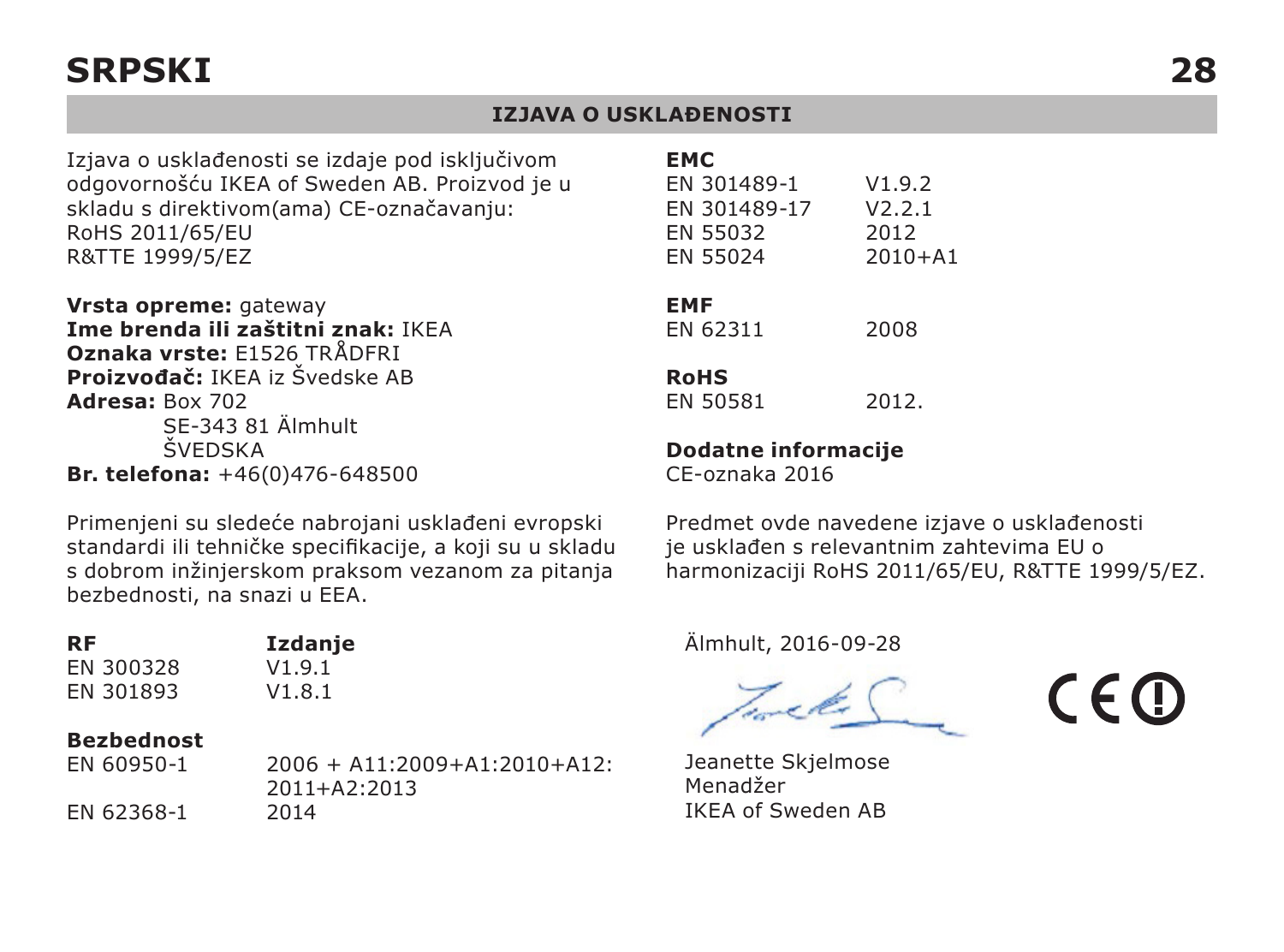## **SLOVENŠČINA 29**

#### **IZJAVA O SKLADNOSTI**

| Ta izjava o skladnosti se izda na lastno odgovornost |
|------------------------------------------------------|
| podjetja IKEA of Sweden AB. Izdelek izpolnjuje       |
| predpise za oznako CE, skladno z naslednjimi         |
| direktivami:                                         |
| RoHS 2011/65/EU                                      |
| R&TTE 1999/5/ES                                      |
|                                                      |

**Vrsta opreme:** gateway **Blagovna ali druga znamka:** IKEA **Vrsta oznake:** E1526 TRÅDFRI **Proizvajalec:** IKEA of Sweden AB **Naslov:** Box 702 SE-343 81 Älmhult SWEDEN **Telefonska št.:** +46(0)476-648500

Upoštevali smo naslednje usklajene evropske standarde ali tehnične specifikacije, ki so v skladu z dobro inženirsko prakso v varnostnih zadevah, ki veljajo v EGP:

| <b>RF</b> | Izdaja |
|-----------|--------|
| EN 300328 | V1.9.1 |
| EN 301893 | V1.8.1 |
| Varnost   |        |

| EN 60950-1 | 2006 + A11:2009+A1:2010+A12: |
|------------|------------------------------|
|            | 2011+A2:2013                 |
| EN 62368-1 | 2014                         |

### **EMC**

| EN 301489-1  | V1.9.2      |
|--------------|-------------|
| EN 301489-17 | V2.2.1      |
| EN 55032     | 2012        |
| EN 55024     | $2010 + A1$ |
| <b>EMF</b>   |             |
| EN 62311     | 2008        |
| <b>RoHS</b>  |             |
| EN 50581     | 2012        |

#### **Dodatne informacije**

Oznaka CE 2016

Zgoraj opisani predmet deklaracije je v skladu z zadevno usklajevalno zakonodajo Unije: RoHS 2011/65/EU in R&TTE 1999/5/ES.

Älmhult, 28.09.2016

Track

Jeanette Skjelmose Vodja poslovnega področja svetil IKEA of Sweden AB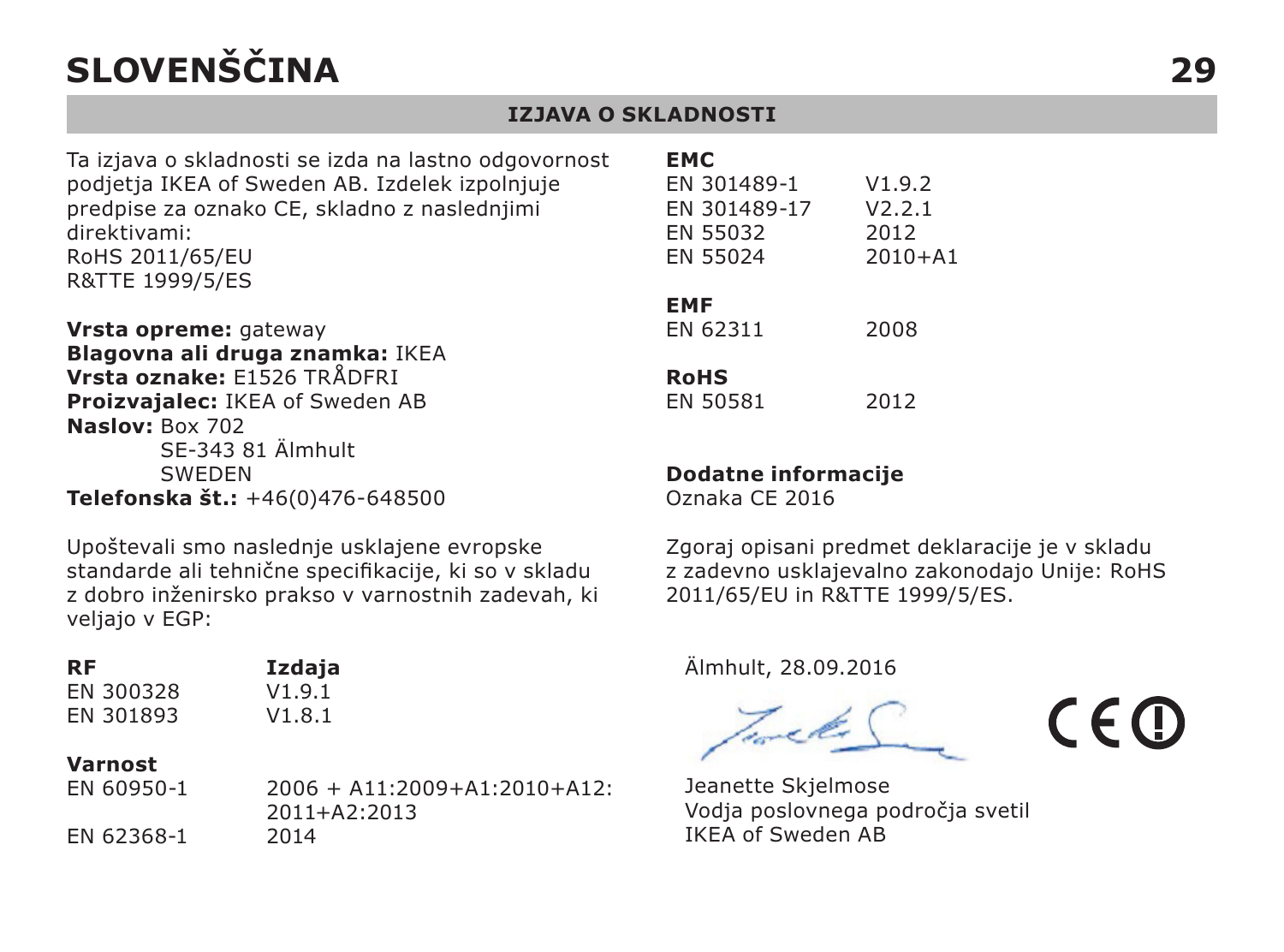## **TÜRKÇE 30**

#### **UYGUNLUK BEYANNAMESİ**

| Bu uygunluk beyanı IKEA of Sweden AB sorumluluğu    |
|-----------------------------------------------------|
| altında verilir. Ürün, aşağıdaki direktiflere uygun |
| olarak CE işareti gerekliliklerine uygundur:        |
| RoHS 2011/65/EU                                     |
| R&TTE 1999/5/EC                                     |
|                                                     |

**Ekipman türü:** ağ geçidi (gateway) **Marka adı veya ticari marka:** IKEA **Tür tanımı:** E1526 TRÅDFRI **Üretici:** IKEA of Sweden AB **Adres:** Posta kutusu 702 SE-343 81 Älmhult İSVEÇ **Telefon No.:** +46(0)476-648500

EEA yürürlüğünde yer alan güvenlik konularındaki iyi mühendislik uygulamalarına uyumlu aşağıdaki uyumlaştırılmış AB standartları veya teknik özellikleri uygulanmıştır.

| <b>RF</b> | Sayı   |
|-----------|--------|
| EN 300328 | V1.9.1 |
| EN 301893 | V1.8.1 |

### **Güvenlik**

 $2006 + A11:2009+A1:2010+A12$ : 2011+A2:2013 EN 62368-1 2014

#### **EMC**

| EN 301489-1<br>EN 301489-17<br>EN 55032<br>EN 55024 | V1.9.2<br>V2.2.1<br>2012<br>$2010 + A1$ |
|-----------------------------------------------------|-----------------------------------------|
| <b>EMF</b><br>EN 62311                              | 2008                                    |
| <b>RoHS</b><br>EN 50581                             | 2012                                    |

#### **Ek bilgi**

2016 CE işaretlidir.

Yukarıda beyan edilen ürün, RoHS 2011/65/AB ve R&TTE 1999/5/EC ile ilgili uyumlaştırılmış Birlik mevzuatlarına uygundur.

Älmhult, 2016/09/28

Jeanette Skjelmose Business Area Manager Lighting IKEA of Sweden AB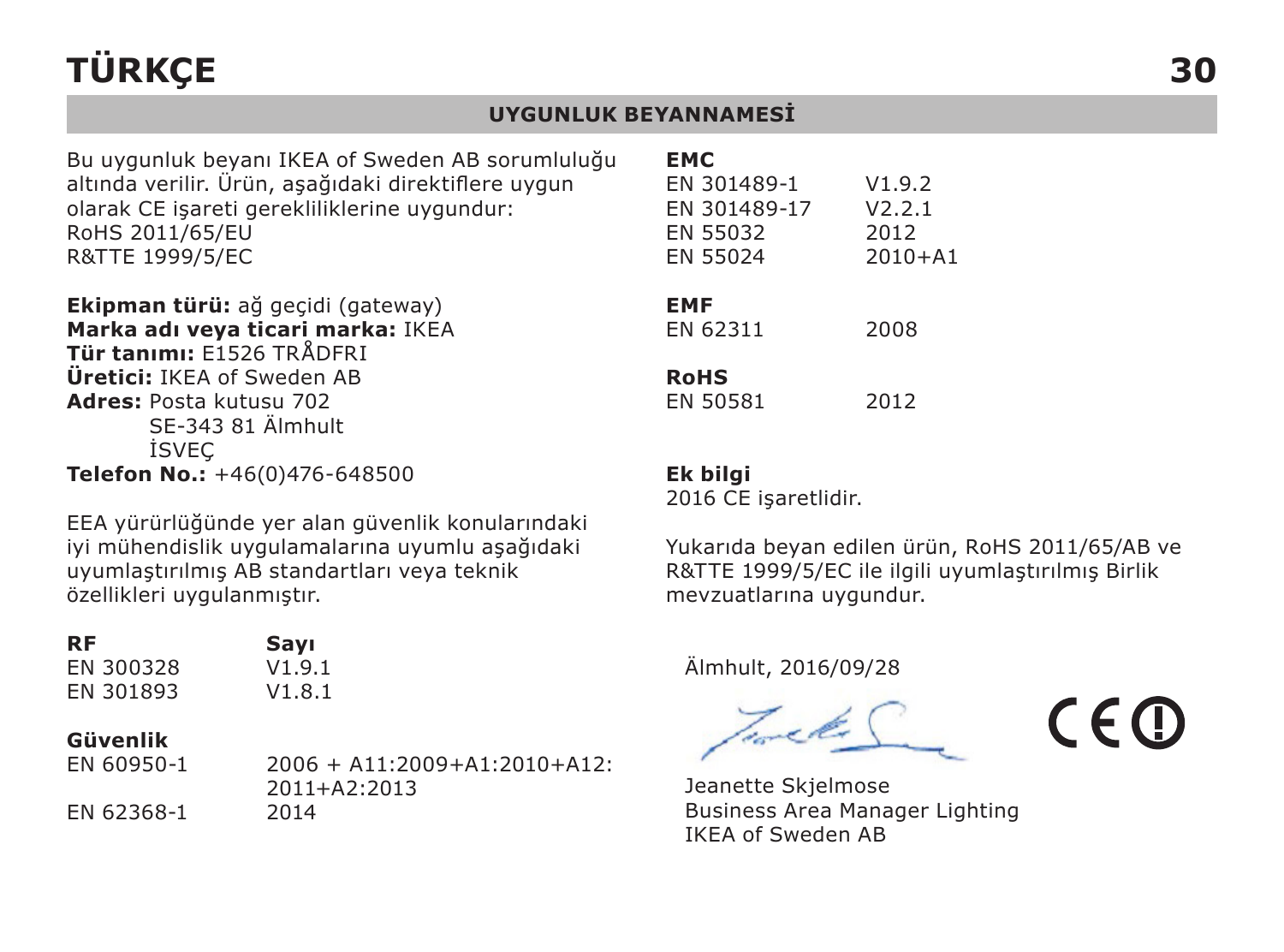| 31                                                                                                                                                                                                                                                | عربي                                                                |                                                                                                                                                                                 |
|---------------------------------------------------------------------------------------------------------------------------------------------------------------------------------------------------------------------------------------------------|---------------------------------------------------------------------|---------------------------------------------------------------------------------------------------------------------------------------------------------------------------------|
| اعلان المطابقة                                                                                                                                                                                                                                    |                                                                     |                                                                                                                                                                                 |
| تم إصدار إعلان المطابقة تحت مسؤولية ابكيا من السويد AB.<br>المنتج يفي بالمعابير التوجيهية التالية:<br>RoHS 2011/65/EU<br>R&TTE 1999/5/EC                                                                                                          | <b>EMC</b><br>EN 301489-1<br>EN 301489-17<br>EN 55032               | V1.9.2<br>V2.2.1<br>2012                                                                                                                                                        |
| نوع الجهاز: gateway<br>اسم الماركة أو العلامة التحارية: IKEA<br>رمز النوع: E1526 TRÅDFRI<br>IKEA of Sweden AB :فصنعة<br><b>Box 702: :Box 702</b>                                                                                                  | EN 55024<br><b>EMF</b><br>EN 62311<br>الحد من استخدام المواد الخطرة | $2010 + A1$<br>2008                                                                                                                                                             |
| SE-343 81 Älmhult<br><b>SWEDEN</b><br>رقم الهاتف: 648500-476(0)476-<br>تم تطبيق المعابير الأوروبية أو المواصفات التقنية التالية، والتبي<br>تتوافق مع الممارسات الهندسية الحيدة في مسائل السلامة<br>المعمول بها داخل المنطقة الاقتصادية الأوروبية. | EN 50581<br>معلومات اضافية<br>CE-marked 2016                        | 2012<br>تتوافق التشريعات المنصوص عليها أعلاه مع قانون التوافق في<br>الإتحاد الأوروبي للحد من استخدام المواد الخطرة ذات الصلة<br>EU, R&TTE 1999/5/EC and ErP 2009/125/EC/2011/65 |

| اصدار  | <b>RF</b> |
|--------|-----------|
| V1.9.1 | EN 300328 |
| V1.8.1 | EN 301893 |

#### **السالمة**

EN 60950-1 2014 EN 62368-1 2006 + A11:2009+A1:2010+A12: 2011+A2:2013

CEO

amen

Älmhult, 2016-09-28

جانيت سكجلموس<br>مدير منطقة الأعمال التجارية في الإضاءة ايكيا السويد AB